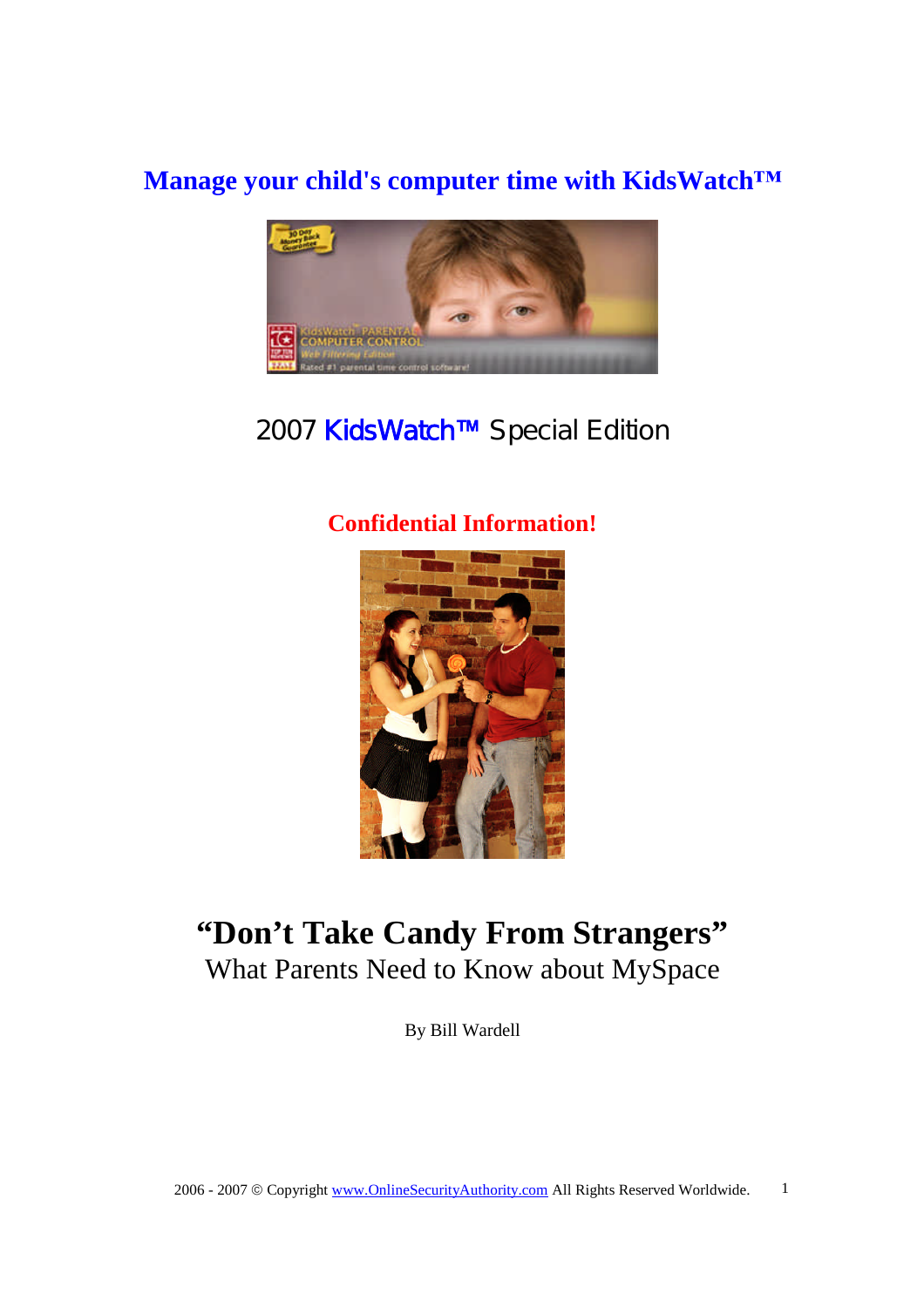# **Table Of Contents**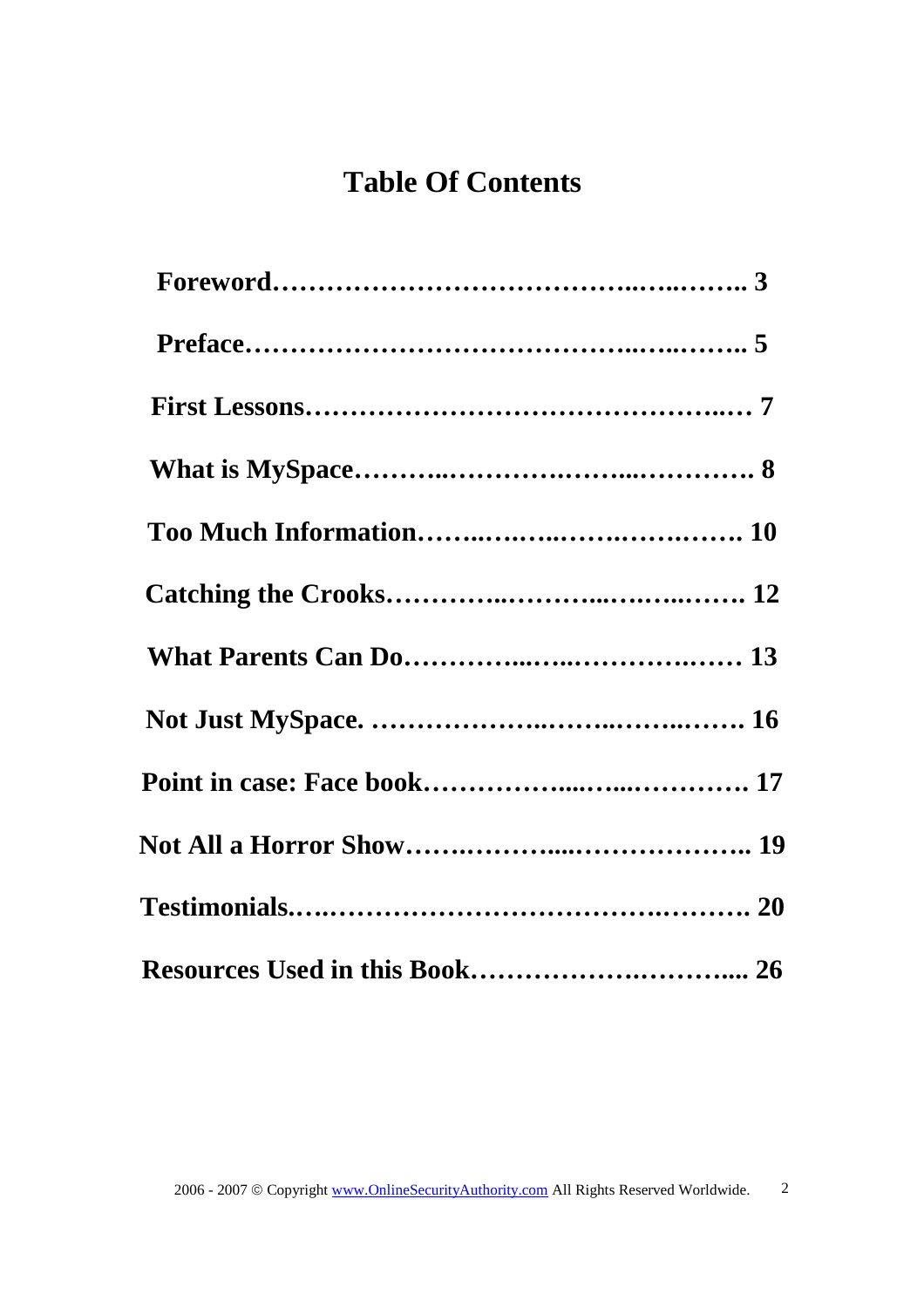# **Foreword**

### **Parenting: The More Things Change, the More They Are the Same**

by Dr. Neill Neill, Psychologist, Author and Parent

You are hardwired to care for and protect your children so that they survive and grow into healthy adults. 'Twas always thus. I was a child once. Now I have children and grandchildren.

What has changed over the generations is the nature of the hazards that each generation of children face. Each generation of parents has to learn how to guide and protect their children from hazards that they did not themselves see as hazards when they were kids. In fact, new hazards arise that didn't even exist a generation earlier. Witness: cars, hard drugs for kids and AIDS in the twentieth century, and online predators in the twenty-first century.

When I was a child and teen in the 50s, I hitchhiked everywhere: within cities, intercity and even across the country. I started intercity hitchhiking around age 11. I made a solo intercity journey by train when I was six.

What I did was considered safe. It wasn't safe, although it may have been when my parents were growing up. I had a few close calls with sexual predators and drunk drivers, but I survived. Some of my friends did not survive those years. I was well into adulthood before I realized how much danger I was in.

Later as a parent of teens I really tried to educate my children about the hazards of hitchhiking. Unfortunately, I was oblivious to the reality of what drugs were doing to children in the 70s and 80s. I was going by memories of the flower children and their 'harmless' drug experimentation of the 60s.

And now comes online, social-networking hangouts such as *MySpace* that kids of today love so much.

It seems that each cohort of parents is a generation out of date about what are the current hazards to our children. And every generation of parents struggles to catch up in recognizing the new hazards.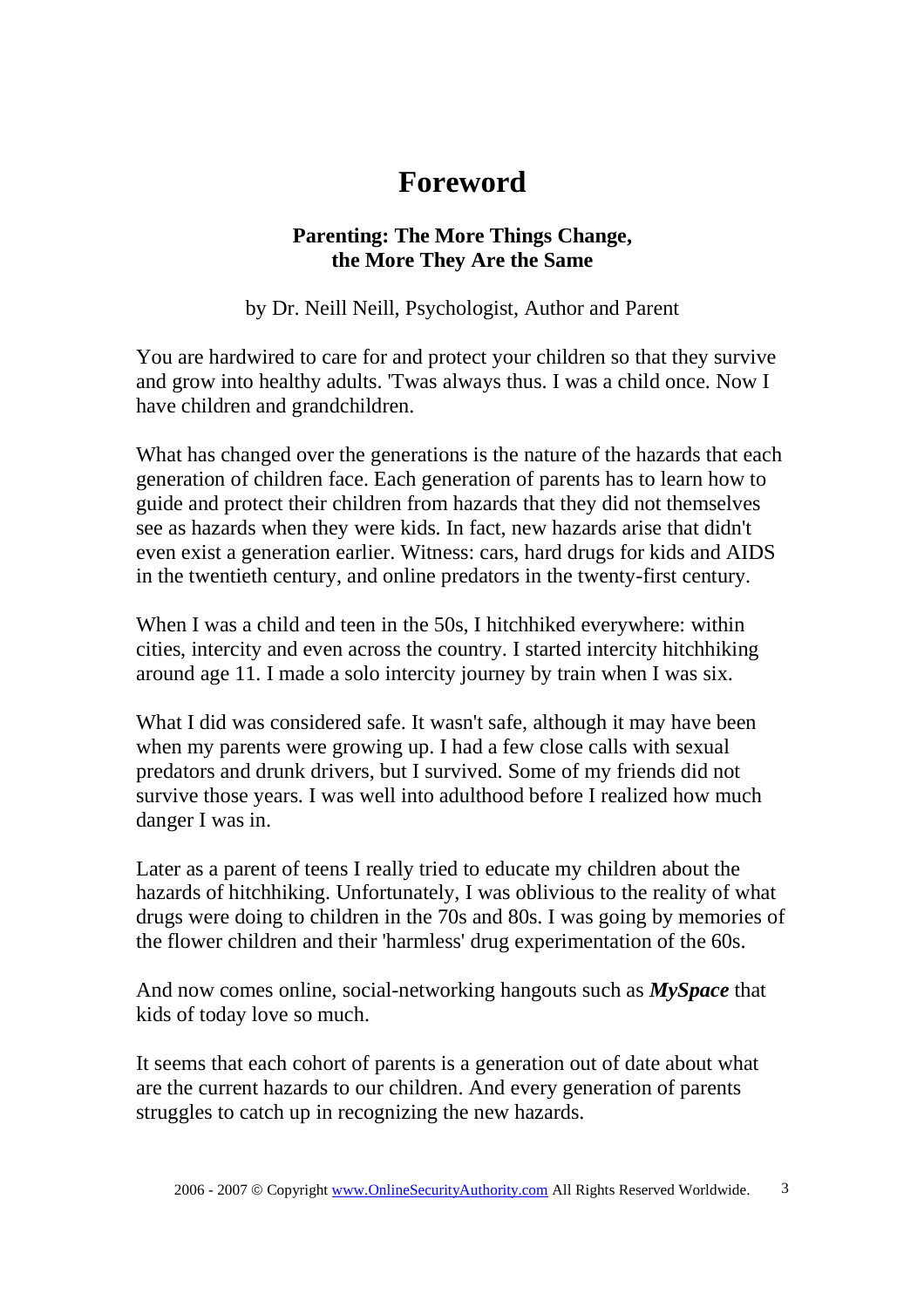Bill Wardell's **Don't Take Candy From Strangers,** What Parents Need to Know about MySpace is an important step in helping you as a parent understand the current generation of hazards that did not even exist when you were growing up. **Don't Take Candy From Strangers** is a short, wellthought-out crash course on what you need to know about *MySpace* to guide and protect your children from the very real dangers that lurk there.

The Internet, including MySpace, can provide huge benefits to your kids' growth and education. I am impressed with how well **Don't Take Candy From Strangers** balances the good with the bad. But make no mistake, if you are to fulfill your biological imperative to love and protect your children through to adulthood, you need the information in this little book and you need to act on it now.

I can't help but wonder how many of our young would be saved from debilitating trauma or death if **Don't Take Candy From Strangers,** What Parents Need to Know about My Space were in the hands of every parent today.

Dr. Neill Neill, Registered Psychologist, maintains an active psychology and life-coaching practice on Vancouver Island, BC, Canada. He is a member of the treatment team at Sunshine Coast Health Centre, an alcohol and drug treatment center for men. Visit http://www.neillneill.com for other articles and commentary on practical psychology, including parenting.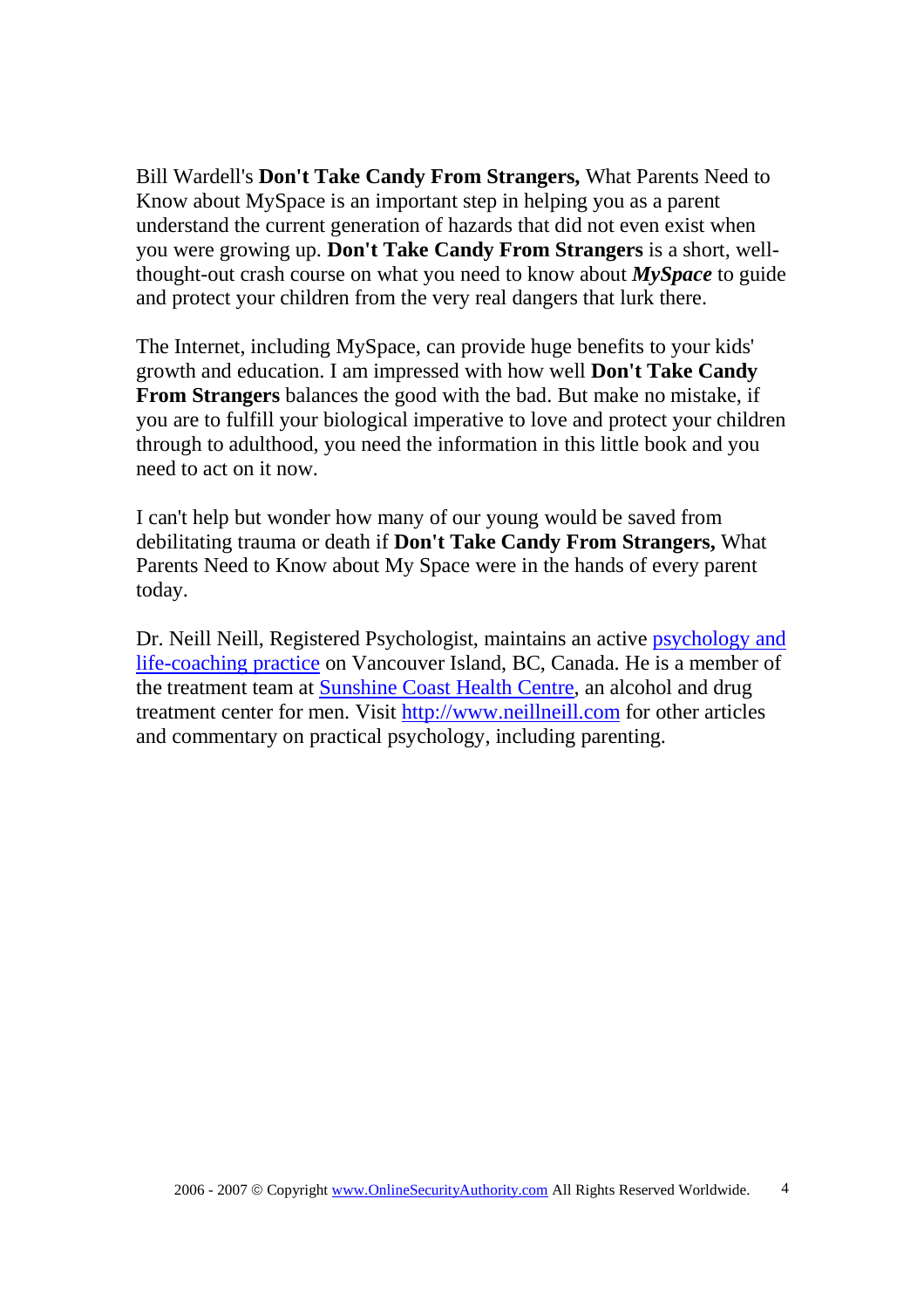## **Preface**

I am first and foremost a parent, but I am also an online business owner, publisher and researcher, and I am totally aware of most all of the goings-on of the Internet. There are very scary things going on in the online world. One wrong decision, and your child's safety can be taken away or invaded and it happens in mere seconds! One moment your child is safe and the next someone has snatched them away!

The new way of communicating on the Internet is interactive social networks and online communities. The most popular among these virtual hangouts is MySpace.com, whose membership increases by 10's of thousands daily. Did you know that the MySpace craze was started by couple of friends wanting a place to hang out with their buddies to talk and chat about their favorite music acts, in the California area where they live? It's amazing how quickly an online community can grow; it has the ability to expand the network of users at light speed on the Internet. When you think that just 2-3 years ago MySpace was created and now today there are over 150 million registered users. MySpace uses the same creative core environment and infrastructure that it started with. There are literally 1000's of music acts being discovered daily by users, publishers, and record companies.

Just like the real world, there are good and bad people, and usually the percentages show that there is a very small ratio of bad vs. good. The old adage of one bad apple doesn't spoil the whole bunch is a fact, but the stench of the bad still lingers. When people get used to the stench, they start to accept it. You've heard the saying: "Pigs don't know Pigs stink", it's so true. When we as a society tolerate the pre-meditated actions of a few bad apples, we are going to get exactly what we deserve. We have to start today and commit to make changes in how we treat cyber criminals NOW!

With the creation of MySpace and all the new Social Bookmarking, Tag Clouds, and networking systems, we are seeing new and evolved trends in not only communication, but also in fraudulent activities. We are going to have to change with the times and change fast, especially in all aspects of online security. It's time to say: "enough is enough" or scream out from the rooftops that "We're not going to Take IT Anymore!!"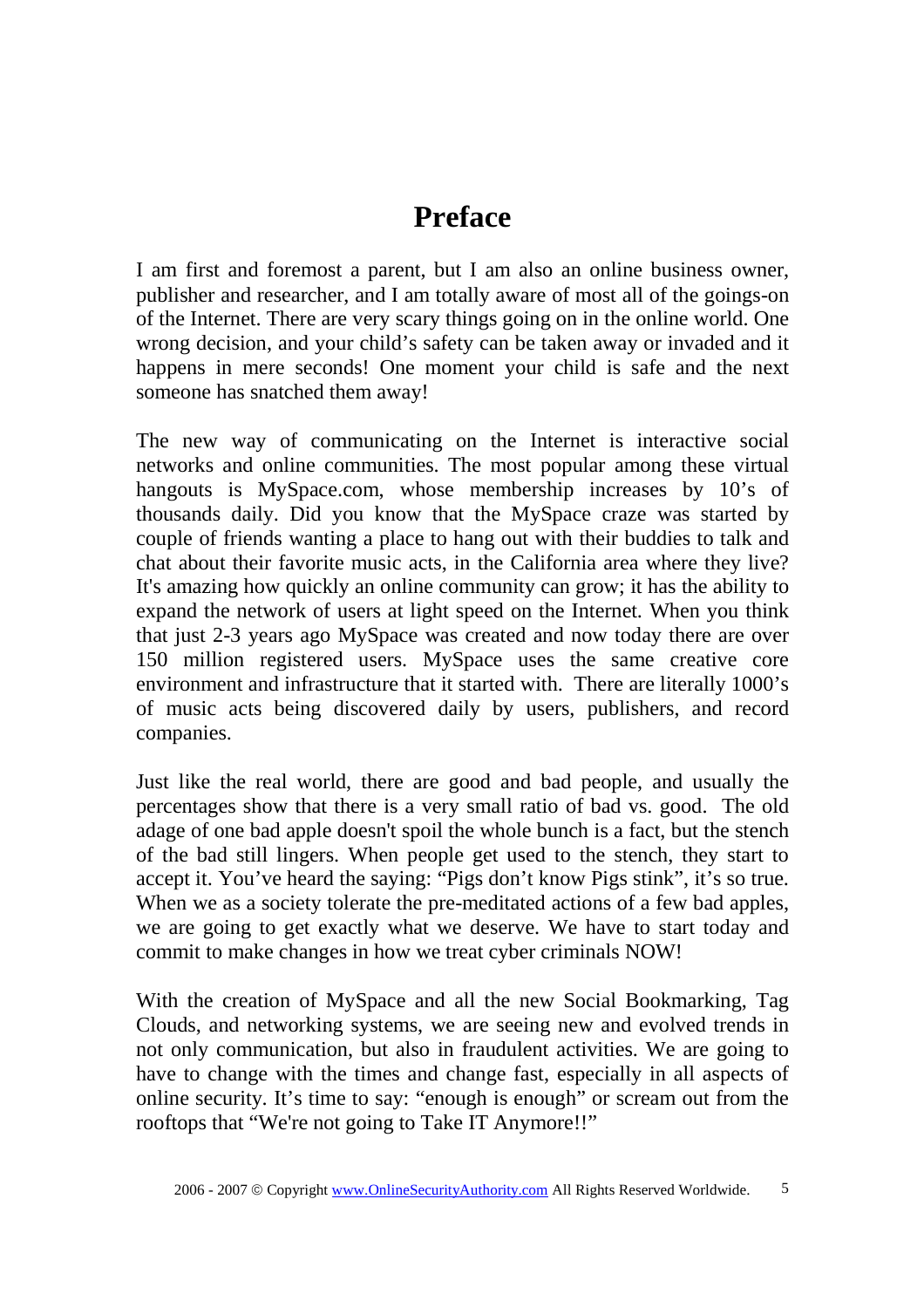We as an Internet family have to band together and force politicians, the Federal Government, and International leaders to make changes in how we treat *Cyber Criminals*.

MySpace is inarguably a valuable tool and a creative outlet for young people. It's also a great way to have fun chatting with people from around the world. The important thing is to use common sense—the Internet is not as secure or safe as many people imagine it to be. A good rule of thumb is: if you wouldn't give out personal information to someone you just met at a club, don't give it out online either. Spread the word—it's time to make MySpace a safe space.

Thank you for your support, we hope you enjoy this book and that it is a valuable resource now and in the future. We hope this ebook makes a significant difference for everyone who reads it. If this ebook saves just one child from being kidnapped, molested, or worse, it will have made all the difference in the world! — *Bill Wardell*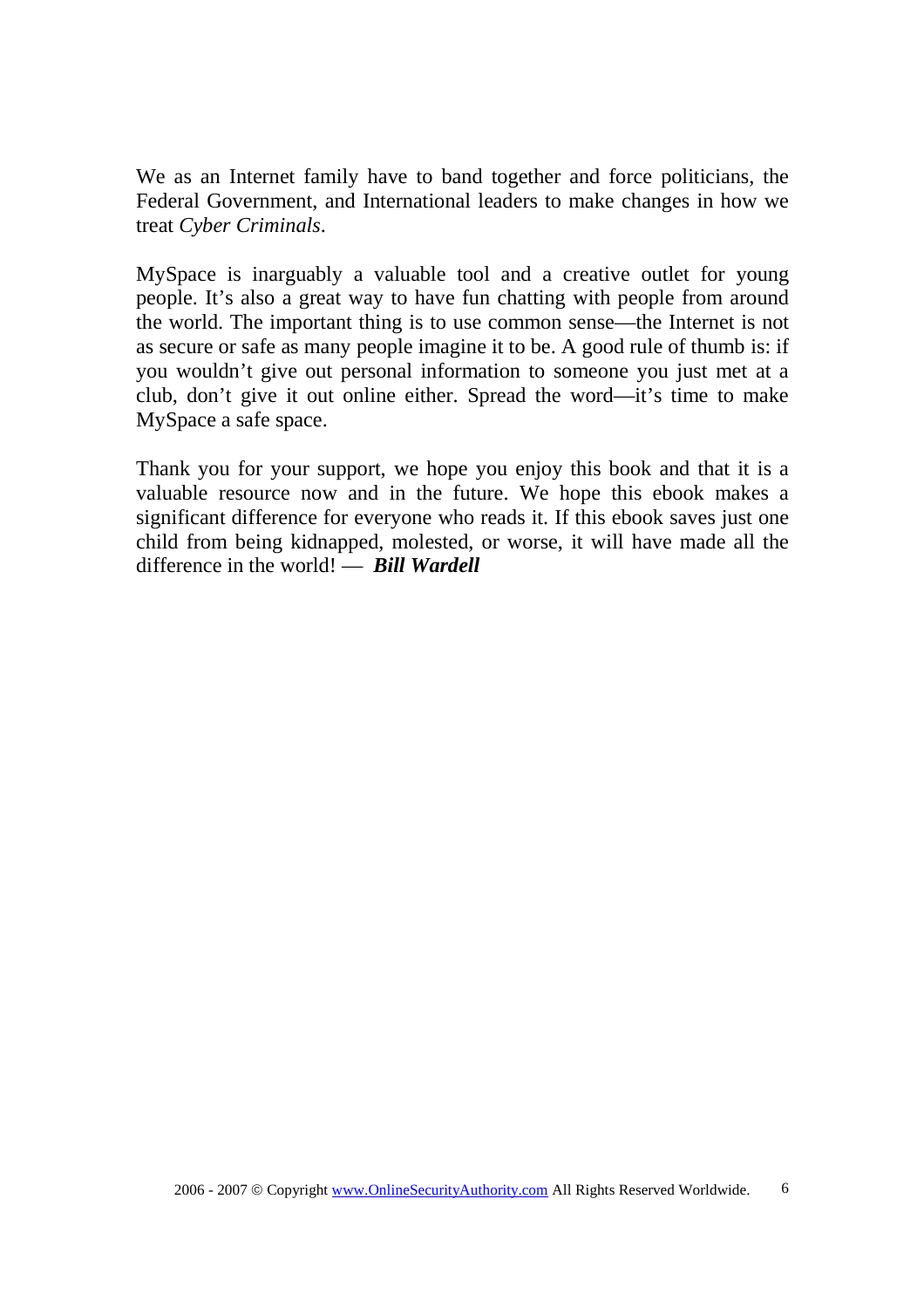### **Introduction**

## **First Lessons**

The first lessons you probably teach your toddler are to be wary of people he or she does not know, stay with a trusted adult in public places, only get into cars with people you know, "Don't Take Candy From Strangers". Within the past few years, it has been apparent that these youngsters, now in their teens, have all but forgotten the rules.

Strangers are invading our homes at an alarming rate through the Internet. Although you may have never heard of it, ask any teen and he or she knows about and is probably a member of one of the largest web communities, MySpace.

The new breed of Internet child predators also knows where the hot spots are and they are getting off the streets and logging into online communities in order to carefully select innocent victims. With a little creativity, these criminals are now offering cyber-candy to your children, and more often than not, they don't hesitate to eat it.

According to a poll done by the Polly Klaas Foundation, half of children aged 8-18 regularly talk with a friend they've never met in person. While this can be a fun or educational experience, if teens are not taught proper Internet safety by parents, MySpace can be dangerous.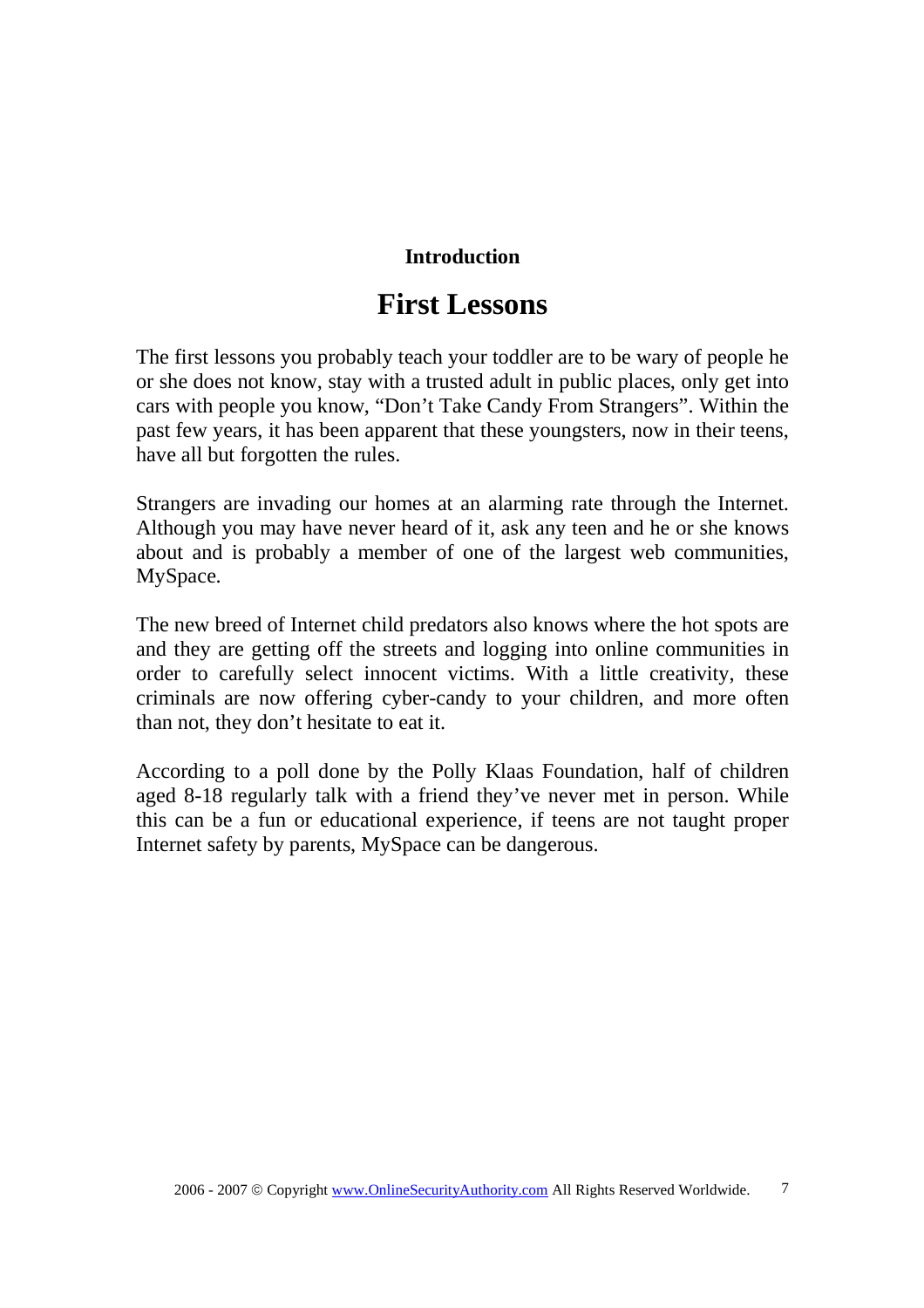### **What is MySpace**

So what exactly is MySpace? This is the premier at home "hang-out spot" for many teens and young adults today. Basically, MySpace is a network of people over 150 million strong and growing everyday. Users can create an online profile to send messages and talk to friends from all over the world.

#### **MySpace Components**

**Interests and Personality:** "About Me," "Who I'd like to Meet," interests, heroes, and favorite music, movies, TV shows, and books.

**Name:** display name, includes real first and last name for search purposes only

**Basic Info:** gender, birthday, city, country, state, zip code, ethnicity, body type, height, and what the user is looking for (dating, serious relationships, friends, or networking)

**Background and Lifestyle:** marital status, sexual orientation, hometown, religion, smoking and drinking preferences, children, education level, and income

**Schools/Companies:** colleges and high schools attended, workplaces

**Networking:** fields of interest for business purposes

**Profile Song:** background music

MySpace is alluring because it is free. Users need to be of a certain age, but no one really checks, so it's easy to lie about that, and even create a fully fictional alter ego. MySpace is simply a tool that can be used to find jobs, keep in touch with old friends, and meet new people.

Users have eight components to their profiles (see box at left), as well as the ability to upload pictures and videos and to keep an online journal, known to the Internet world as a "blog." Users can also join groups, which are communities within MySpace that allow users to come together under a common interest or for a common cause. Because creating a MySpace gives users the opportunity to share lots of personal information, this web service can be very dangerous for teens. However, MySpace gives users many opportunities as well.

First and foremost, MySpace is a way to keep in touch with friends. This is especially useful for recent high school graduates, since the service allows these youths to stay in contact with friends who have enrolled in college, joined the military, or otherwise moved away from home. MySpace also helps bridge the high school/college gap—users are able to keep in touch with their younger friends who have not yet graduated. This is important for a number of reasons. College users help promote their schools, and groups exist to help high schoolers find information about the many college choices available. For example, a high school senior who is considering New York University can search users to find people from their high school who have also attended New York University.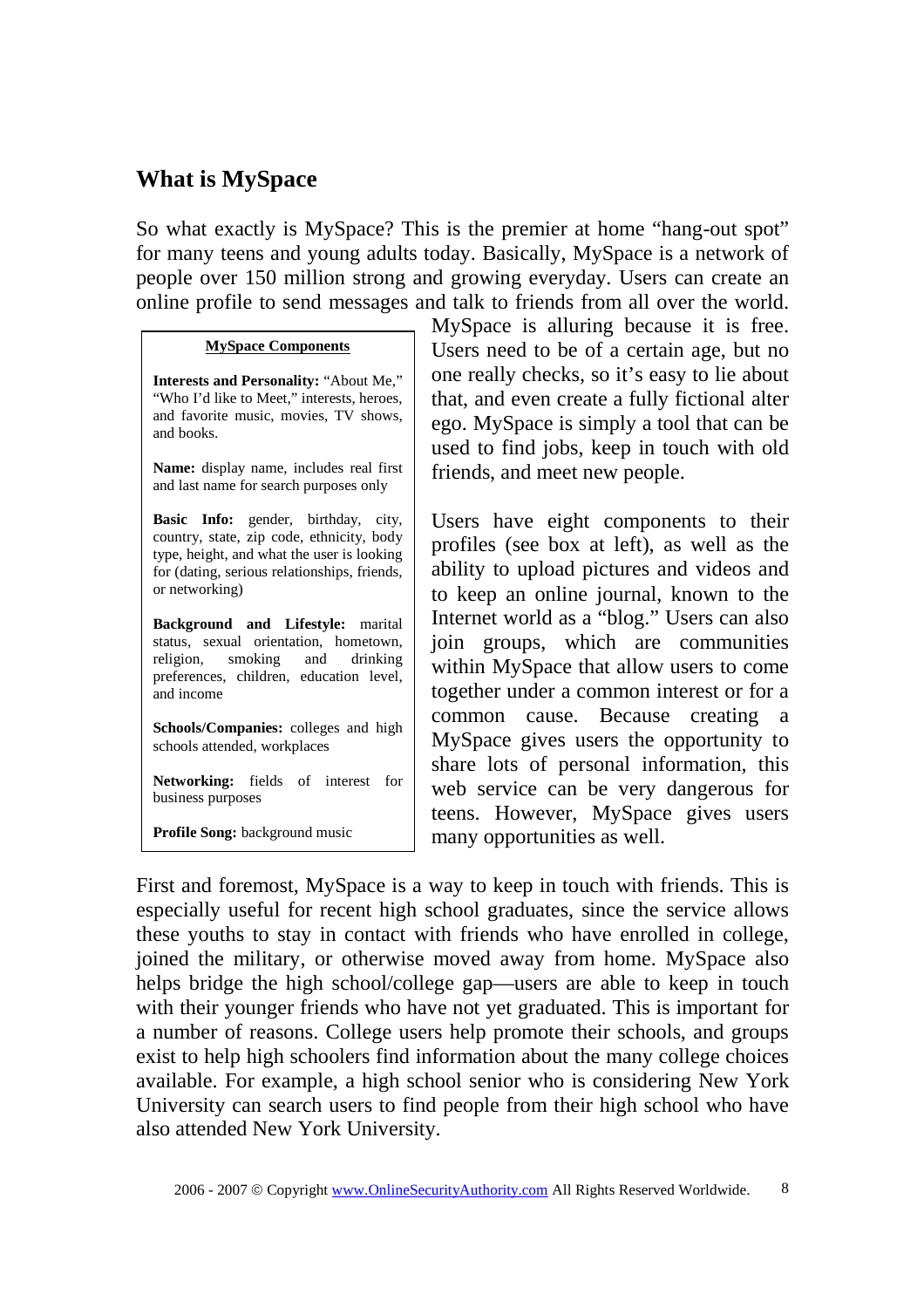They can ask advice on the school, or even schedule visits to learn about the university from someone who grew up in a similar area.

How do users do this? The most common tools used on MySpace are listed in the box on the right. Anyone who signs up to create a profile can use these services to contact other members. There are many advantages to this outside of the "keeping in touch with friends" realm. For instance, MySpace users who are job hunting can network with other users to find opportunities.

| <b>MySpace Tools</b>                                                    |                    |
|-------------------------------------------------------------------------|--------------------|
|                                                                         |                    |
| <b>Send Messages:</b> an email system                                   |                    |
| Instant Message: a real-time communication                              | $\mathbf{C}$       |
| system                                                                  | a<br>$\frac{f}{v}$ |
| Add to Friends: joins the user to your special list<br>of user profiles |                    |
|                                                                         |                    |
| another user's profile for everyone to see                              |                    |

**Bulletin:** Sends a memo to everyone you've added as a friend

This is especially useful for freelance artists who can use MySpace to learn about writing competitions, open casting calls, art gallery openings, and other freelance news. Artists can also use MySpace to find collaborators, who often live housands of miles away.

MySpace also gives users the opportunity to simply connect with others who have the same

interests. Those who love watching *Grey's Anatomy* may log on to discuss the latest episode with other fans. Trekkies can share information about upcoming conventions. Cooks can trade recipes. However, here's where the waters can get muddied.

Some of the largest networking groups on MySpace are centered on being single or looking for significant others. MySpace can, indeed, be a wonderful resource for adults looking to connect with others with similar interests and in a near-by location. Youths, on the other hand, are exploiting this as a dating free-for-all, and because age requirements are not policed, often time's 14-year-olds find their way into the very same groups as middle-aged singles. Predators have found this to be an amazing tool. By pretending to be 14 as well, an online criminal, scam artist, or sex offender can lure teens and young adults into an inappropriate online relationship or, worse, a face-to-face meeting. The candy they use for bait? None other than the information they've gathered from your son or daughter's own profile. Predators no longer even need to work to find information about their victims—it is spelled out for them and it's only a click away.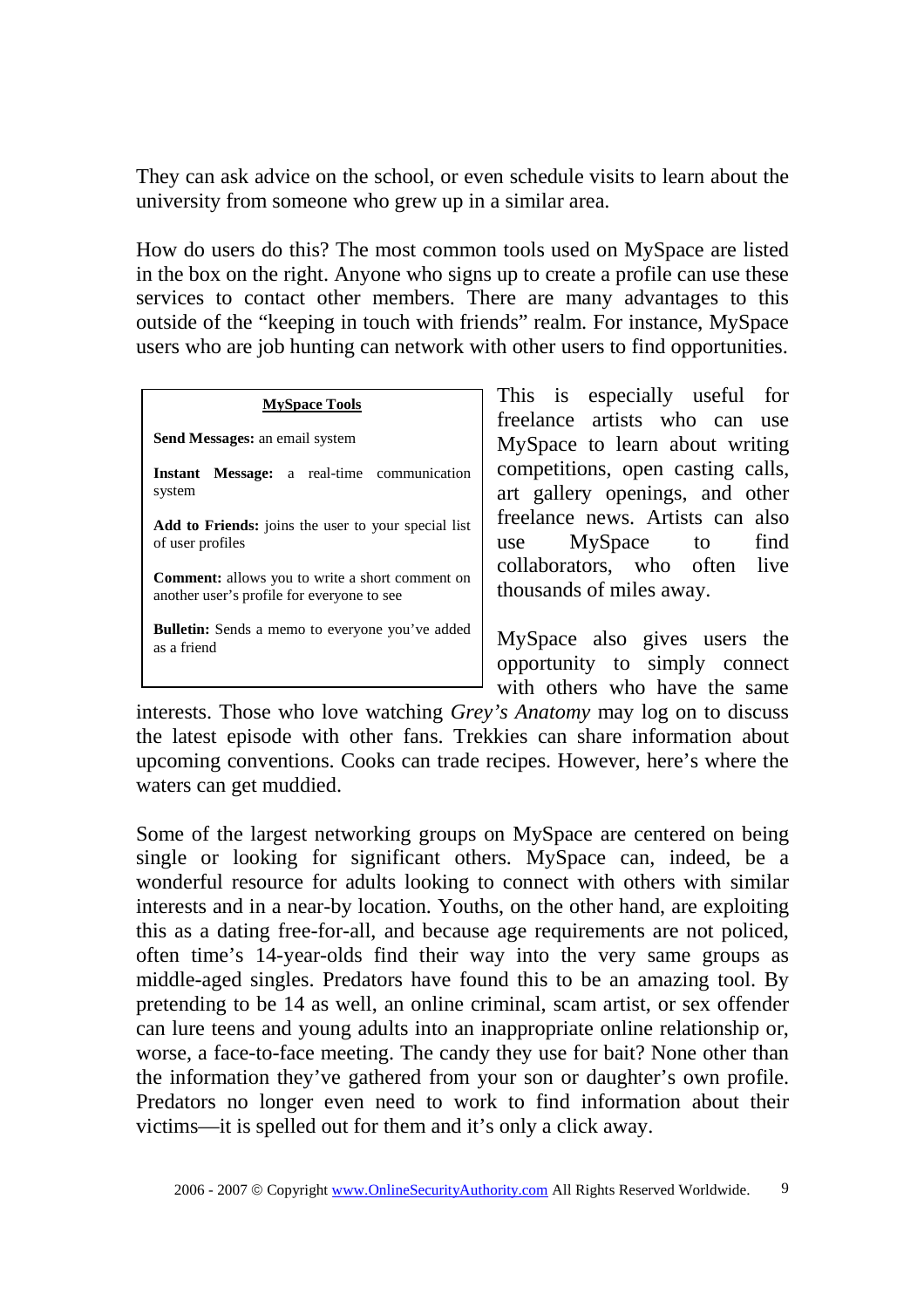### **Too Much Information**

According to a poll done for the Pew Internet & American Life Project, 81% of parents believe that their teens are too careless with the amount of information they give out online. Surprisingly, 79% of online teens agree. The problem with teens that are victimized on MySpace and other websites is that the Internet gives an illusion of safety and anonymity. Neither is true, in fact. More information about you and your family can be found on the Internet than by following a paper trail, and this information can be found faster and more easily with the use of a computer. Do a quick test—go to www.google.com, one of the Internet's largest and most popular search engines, and type in your name or your child's name. In many cases, a number of websites will come up, including some that list personal information such as your address and phone number. Predators use not only this website, but also subscription databases to find information about potential victims. To do this, however, they need a starting point, and MySpace provides just that if you or your child included too much information to others.

MySpace was never intended to be an unsafe place, and the site is actually becoming safer every day—not because the program itself is changing, but because users, and their parents, are becoming more educated about the ways in which this website should be used. To fully understand this, one needs an in-depth look at MySpace profiles and communities. By evaluating the pieces of this website, you can teach your teen the right and wrong ways to use it.

First, users are asked to fill out multiple sections of information about themselves. The most dangerous of these is called "About Me." In this block of text, each MySpace user has the chance to talk about themselves in whatever context they'd like. The most popular thing to do with this space is to simply write a paragraph describing yourself. Other people choose to include song lyrics, poetry, quotes, and html codes. Codes give the profile it's unique colors and designs. This may seem innocent enough (and it can be), but users often forget how easy it is to extract minute pieces of information from this section for predatory use. For example, even if you do not list your location, if you talk about your high school spirit and list your mascot in your "About Me" section, others will be easily made aware of your hometown.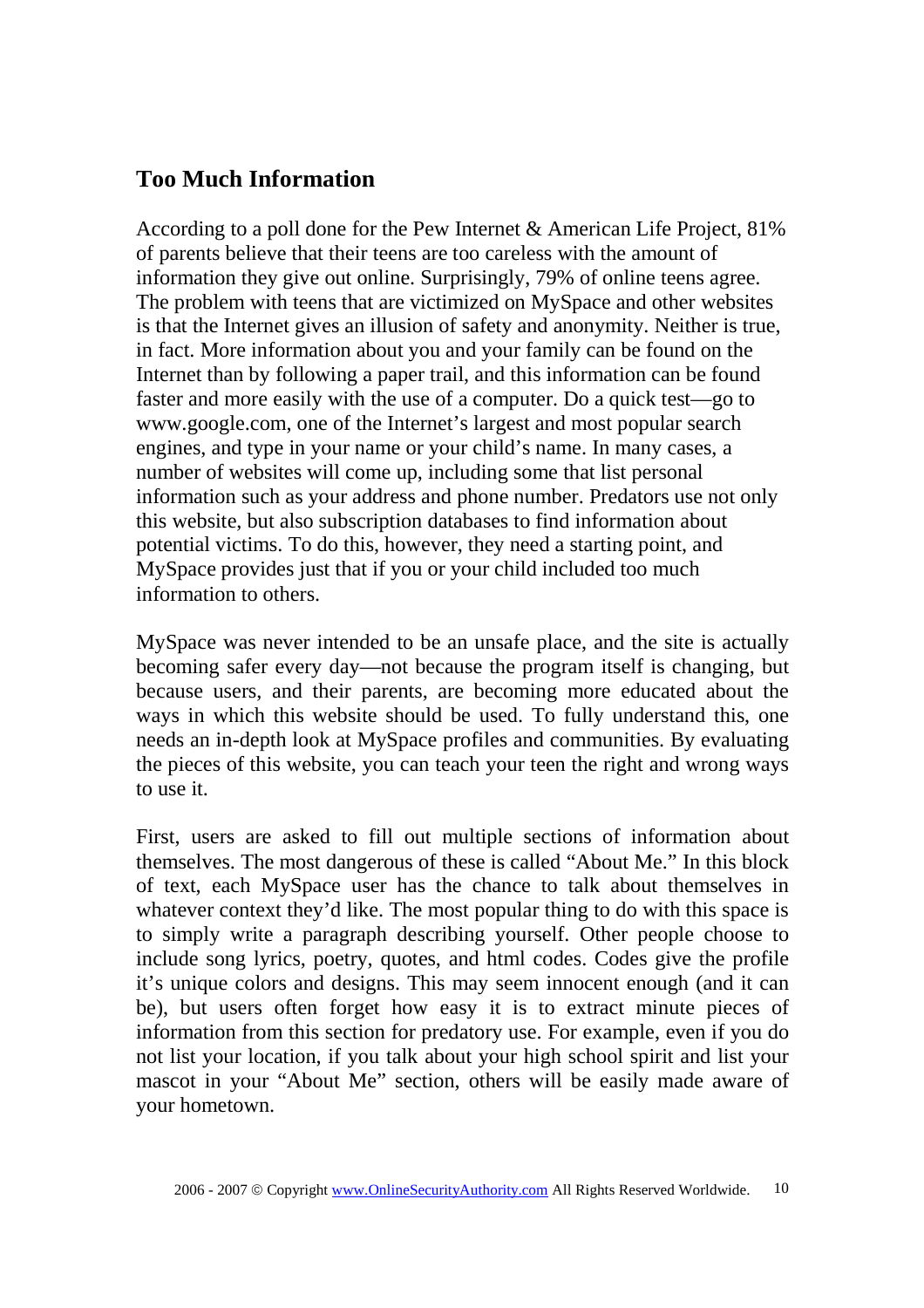However, this usually isn't a problem, since most users list their location without a second thought. Some even go as far as to give out street addresses, phone numbers, and school schedules. This may be convenient if your son or daughter uses MySpace to create study groups for class, but remember that this information is given to the general public. Not only do the people you want to see this information see it, but the people you try to avoid see it as well.

Pictures are troubling on their own. Users can upload 12 pictures onto their profile with no approval from the site administrators. And while MySpace officials do their best to patrol the picture traffic for pornographic images, quick removal is not always possible. Follow the below-listed checklist for safely adding pictures to a profile:

### **Smart MySpace Picture Choices: A Checklist**

- Use headshots. School or professional photographs work well for this.
- $\Box$  Show little skin in the pictures.
- $\Box$  Check with friends before uploading photographs in which they are pictured, even if the photograph is innocent.
- Do not show local landmarks or your home in your pictures. This tips off stalkers who may be looking for you.
- □ Do not picture yourself intoxicated, under the influence of drugs, or in other vulnerable situations.
- $\Box$  Check the backgrounds of photographs for revealing personal information before uploading.

There are, after all, millions of profiles to browse. Some pictures cannot even be removed under the "No Pornography" rule—they are risqué, but show no nudity. This is what attracts predators to the site in the first place. Believe it or not, it's likely that your teen has included "sexy" photographs. The main goal of many teens is to get as many friends as possible, and this can be done only if your profile is interesting.

One way to make it interesting is mature content. There's not much that MySpace officials can do about this; it's up to parents to monitor their kids' sites.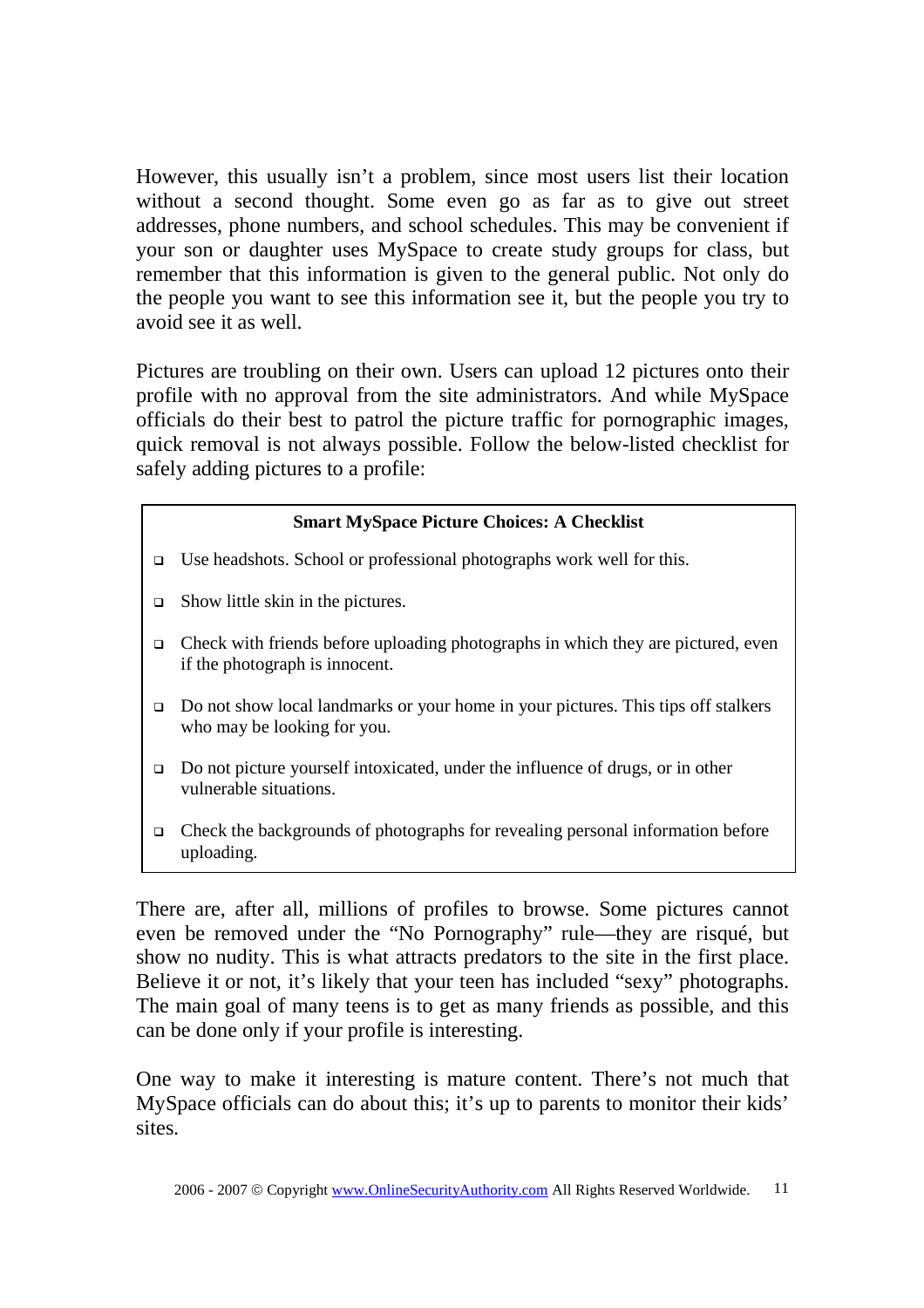It can start innocently enough with a picture showing your daughter making kissing motions at the camera, but can escalate quickly to pictures in bathing suits or lingerie, backwards-facing topless shots, or pictures of cleavage. Boys aren't being innocent either. Although they are less often victimized, boys tend to include shirtless photographs where they show off muscles, pictures with their hands down their pants, and images of convenientlyplaced bulges below the belt. Both sexes often show pictures of their friends as well, so you need to periodically check your child's friends' sites for inappropriate pictures. If your child is seen in pictures intoxicated or otherwise vulnerable, predators see him or her as an easy target.

## **Catching the Crooks**

To keep yourself and your family safe, you need to be aware of the different ways in which online criminals are using MySpace. It doesn't stop at targeting children for sex or online relationships. Savvy crooked users can also learn to use MySpace to steal your identity. New scams are being discovered every day, so if you use MySpace, you have to keep up with all the new threats daily, concerning downloads in order to protect yourself.

For example, one of the newest and most dangerous online MySpace scams installs spyware onto your computer when you think you are getting a fun new MySpace tool. These messages, sent to your MySpace account as emails or bulletins, advertise what is known as a MySpace tracker or counter. This tool, so the advertisement says, allows you to track who has viewed your profile page. MySpacers who are curious as to who views their page, as well as how often, need only to download simple programs, for free.

As with most things, this seems to good to be true for many MySpace users. And, well, it is. A program that allows you to track views probably does exist, but the one being advertised in the emails and bulletins is just a scam. Users download the program and nothing happens—or so it seems. In fact, this program installs spyware onto your computer, giving online criminals the ability to steal your passwords as well as any other information you type on the Internet, including credit card or social security numbers. Even if you use trustworthy online shopping sites, such as eBay, you cannot be protected if the spyware is downloaded directly onto your computer.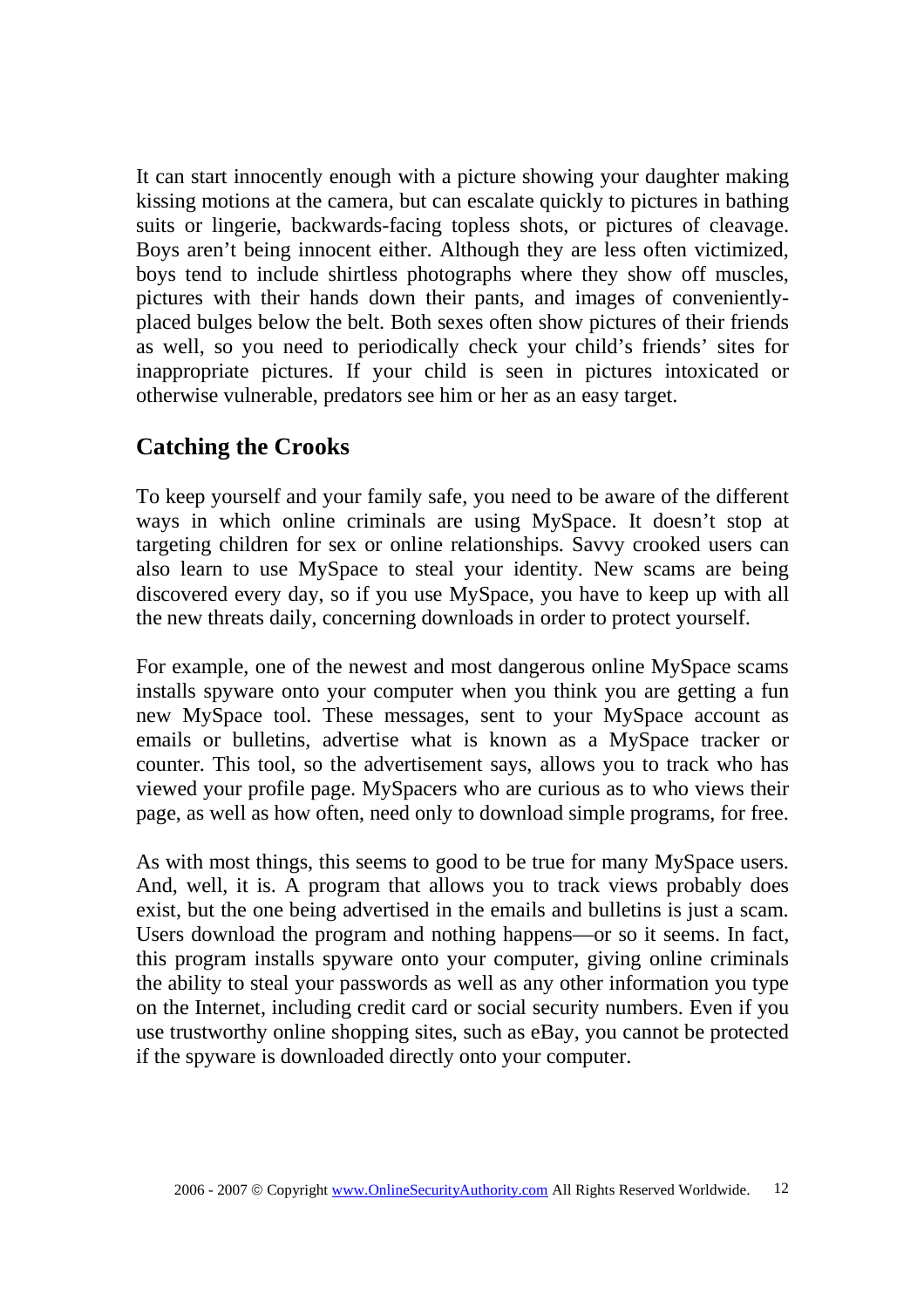However, this type of identity theft seems mild when faced with the reality that your son or daughter could be endangering his or her life. The statistics are scary. In 2002, Detective Chief Superintendent Keith Akerman of the United Kingdom estimated that one in five children who use chat rooms were approached online with sexual solicitations. One in 33 of these solicitations were aggressive, in which the predators asked the child to meet, talk on the phone, or give out addresses for gifts via mail. Now, do you want the really frightening truth? Only a quarter of these children told a parent about the sexual solicitation they received.

The problem is that the Internet just doesn't seem like a bad place. There's a certain amount of security young adults feel when chatting online—no one can see them, so it doesn't feel real. However, there can be very real consequences. It is estimated that one in eight children who have been talking to a friend online find out later that this friend is actually much older and pretending to be young. Youths admit that this is rarely reported to parents for fear that they will be banned from using chatrooms online or banned from the Internet completely.

## **What Parents Can Do**

The key for parents is to learn to keep a watchful eye on Internet activity while still maintaining their distance. This can be a tricky task, considering that 64% of teens admitted in the Polly Klaas poll that they do things online that they wouldn't want their parents to know about. However, there are a number of ways parents can keep their kids safe without being too aggressive:

#### **Keep Your Kids Safe: A Checklist**

- $\Box$  Speak with your child about safety rules
	- Use an Internet filter.
	- Stay updated on Internet scams.
- Subscribe to MySpace and become your child's friend.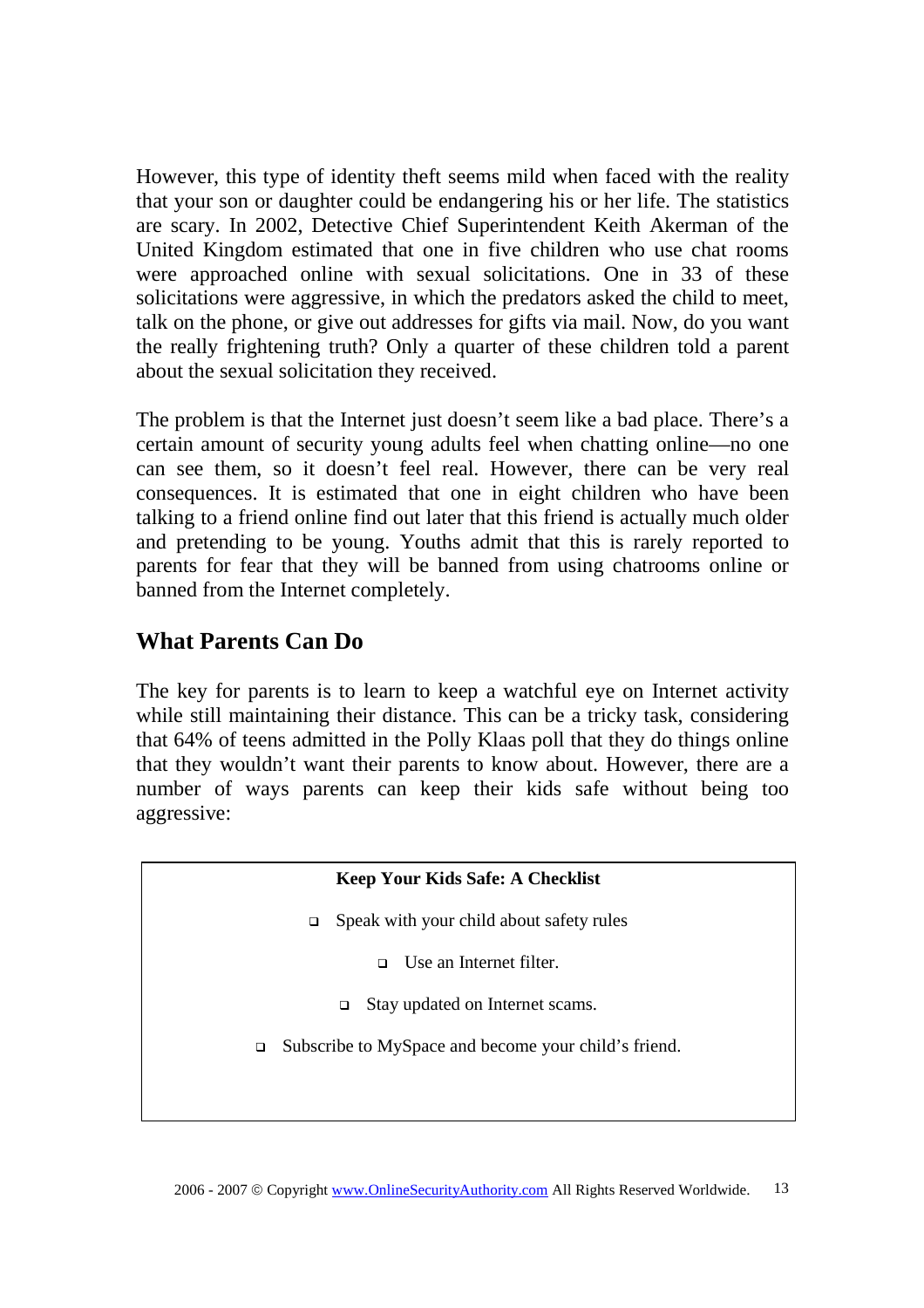These four simple ways of protecting your child can make a difference long after he or she has left the house. Safe practices become routine and your child will continue to use caution on the Internet when he or she moves on to adulthood.

The first step, talking to your child about Internet rules, is crucial. Set down some firm household rules, and also go over some common sense rules, no matter how simple they might seem. Depending on your child's age and

maturity level, Internet rules can be lenient or very strict. However, no matter how responsible your child is in real life, you should still monitor their online activity—again, the Internet gives teens false security and he or she may act differently online than in real life. In any case, a list of rules to consider in your household is found in the box at the right. The last rule is very important. Many teens will clear the history upon logging off. The history tool allows you to see all the websites that have been viewed within the past day, week, and month. Parents can use this to not only see whose MySpace profiles their children are viewing, but what other material is being seen as well.

#### **Internet Rules to Consider**

- The Internet may only be used when a parent is home and awake.
- Emails must be received through a family email account, or parents must be given access to their child's email password.
- MySpace may only be used with people your child personally knows—no online strangers.
- MySpace accounts must be made private, so users who are not your child's friend may not view their profile.
- Online history may not be cleared.

The Internet, after all, should be an educational tool for your children. MySpace is a fun website to use for networking, but through the online contacts they've met online, children may be given links to racy material, such as pictures, programs, games or even worse pornography sites. If this is the case, you as a parent may want to consider using an Internet filter. These programs can be purchased online or in electronics stores and can be set up to block anything inappropriate. Internet filters, however, may also inadvertently deny you access to some sites, which are, in fact, educational. For example, children doing school reports for a sex education class or about drug use may find that the educational websites they need to use are blocked. Exercise caution here—they are blocked for a reason. When the Internet filter is turned off, monitor your child's usage closely.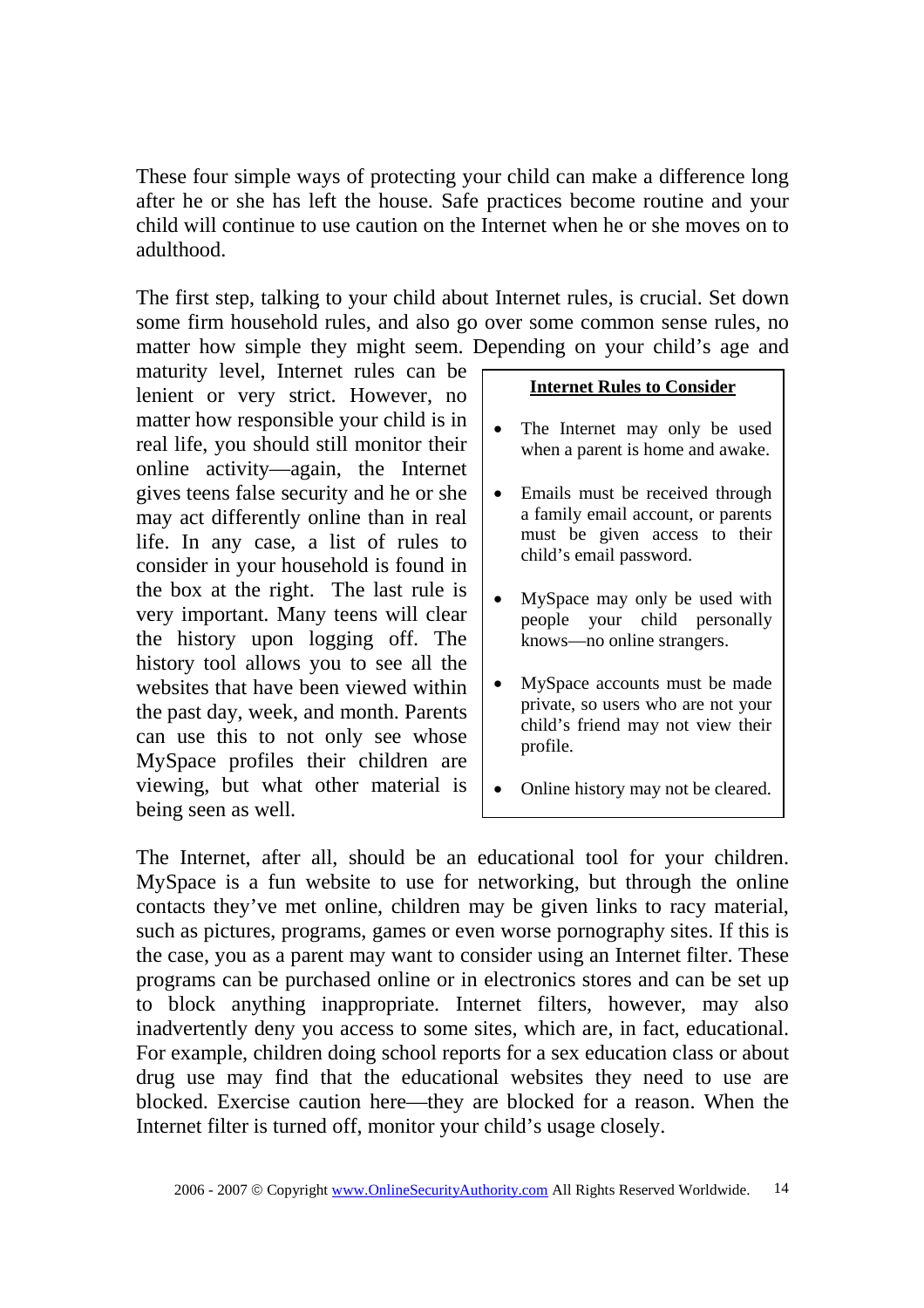The third step to keep your child safe is to become educated about Internet scams. The MySpace tracker scam profiled previously is just one of many online frauds used by Internet thieves. They attack not only children, but adults as well, so it is important to use the Internet in a secure way. Regularly read up on the new information regarding online criminals and sexual predators to find out the new techniques they are using online. Most importantly, share this information with the teens in your life. Reading reallife stories about other kids who have been abducted may help your child understand the dangers of carelessness on the Internet.

Lastly, subscribe to MySpace for yourself. The only way you can learn about this networking system is by becoming a part of it. Let your child know you are doing this. The point is not to catch your child in the act of giving out personal information or holding inappropriate online relationships, but to prevent this activity in the first place. Learn how to use

| <b>Common Internet Phrases</b> |  |
|--------------------------------|--|
|                                |  |

**POS or P911:** parent over shoulder **A/S/L:** age, sex, and location?

**LOL:** laugh out loud

**BRB:** be right back

**:-\*:** kiss

**GTG:** got to go

**TTYL:** talk to you later

**L8r:** later

**For a more complete list** click here

the site and become educated on teen activities online, such as chatting. Teens use, for instance, a variety of select Internet phrases when speaking with online friends, and if parents do not understand them, they could be left in the dust, wondering what is going on. In a study done by Cox Communications, the National Center for Missing and Exploited Children, and NetSmartz shows that over 57% of parents of children aged 13-17 with a computer in the home could not decipher simple Internet language. Of course, some of this language is purely innocent, such as "LOL," which means, "laugh out loud" and simply indicated that what the person previously said was funny.

However, others, such as "POS," can be dangerous. POS, or parent over should (also interchangeable with P911) is used to indicate that you are watching and the other person should be parent-friendly.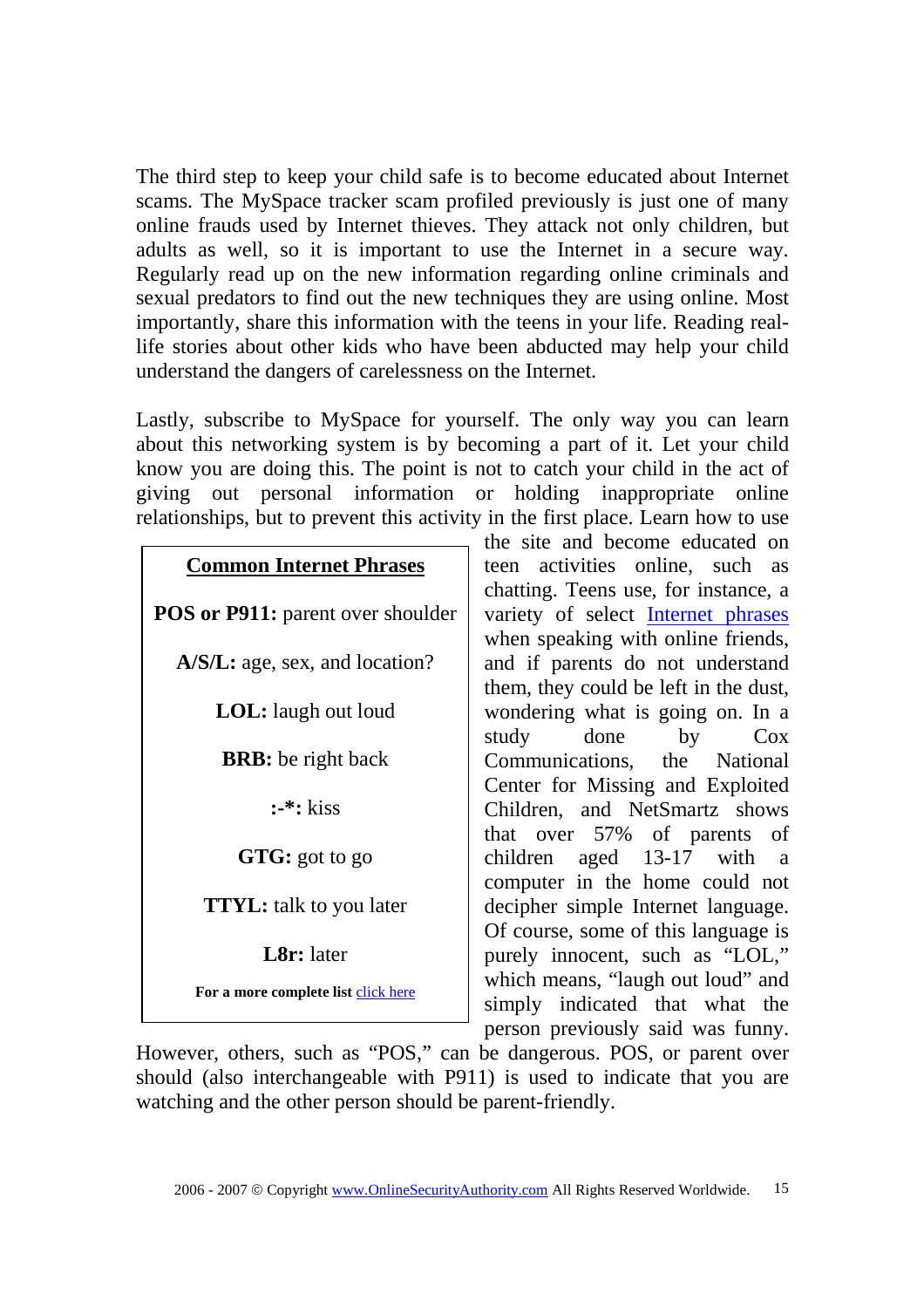This is a very good resource to use for learning about the entire net lingo that our children are using on a daily basis! Also, parents are learning how to use this same system lingo it's just amazing that we have become a generation X of adult cell phone textures ;) lol



Again, most likely this is innocent and your child is simply discussing school crushes or wants to prevent the other person from cursing, but this could indicate inappropriate speech as well. By learning Internet language (see box at the left to get started), as well as becoming familiar with MySpace and other teen-oriented websites, parents can successfully regulate their children's personal computer use. No matter how well you think you know your child, he or she may engage in cyber-sex with online strangers or other risky behavior.

## **Not Just MySpace**

Of course, MySpace isn't the only site that caters to teens, and it's definitely not the only way predators can find their way to your home through an Internet connection. Teens also participate in other online communities, blogging sites, and dating sites. Although this may start out as simply a fun way to keep in touch with friends, it quickly can escalate. 31% of high school students have admitted to pretending to be older on a website, according to a study done by the Kaiser Family Foundation. Dangerous activity by young people does not stop with high school teens, unfortunately. Current college students, who were at the beginning of the Internet community generation, have often not learned proper ways to stay safe and many websites cater towards their growing communication needs.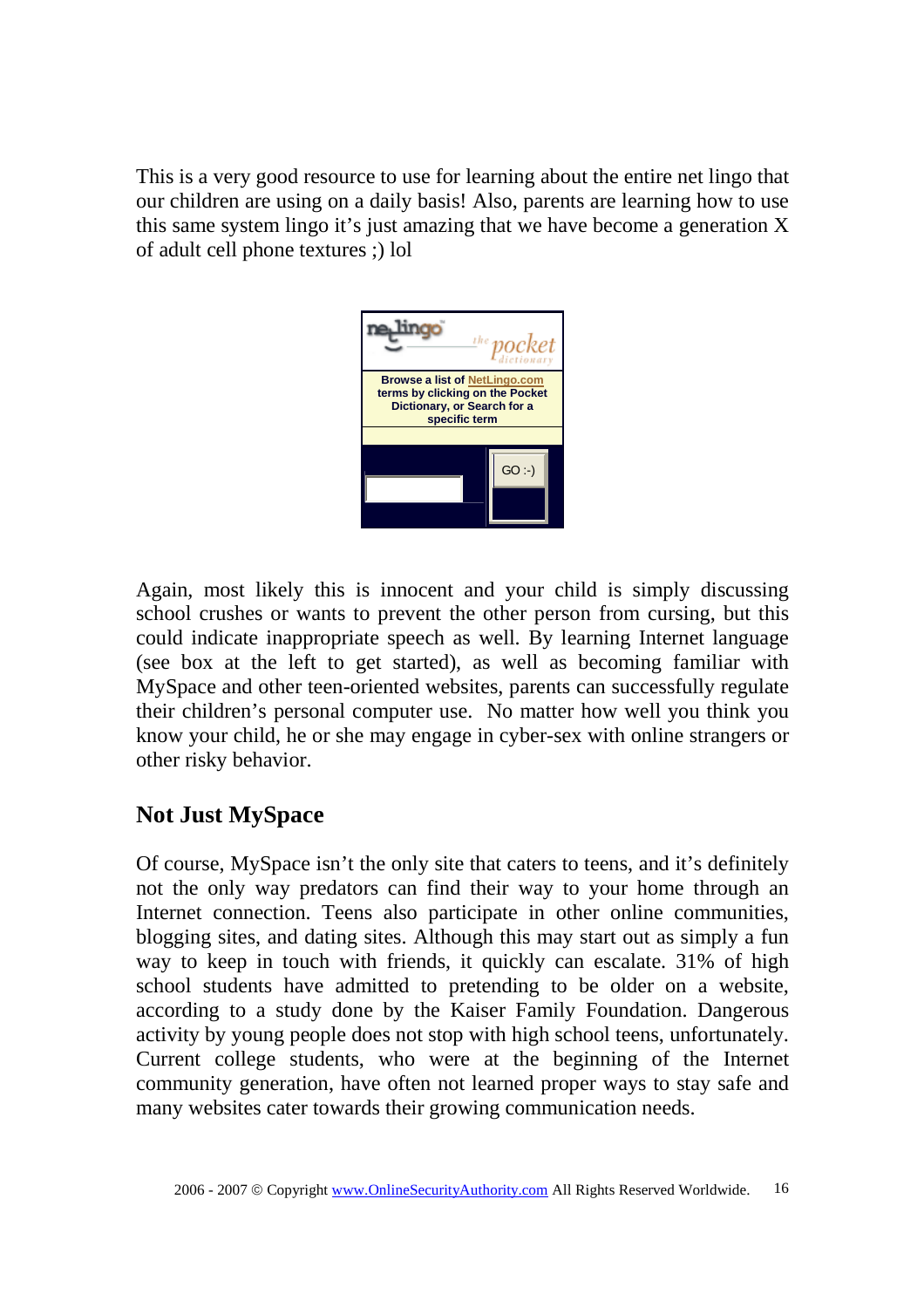### **Point in case: Facebook**

This Internet community is exclusively for college students (although there is a growing high school section as well). Users need to be enrolled in school to sign up, and can post pictures and information on a personal profile that is similar to MySpace. Facebook is specially suited to college students by allowing them to list classes and join groups on campus who have a page on the website. It's an invaluable way to connect with others for projects, but too often, students accept people as friends who they do not know. Anyone involved in college life can join, not just students, so administrators and professors, as well as others with a college email account can join as well.

Popular among college and high school students, as well as other young people, are blogging websites. "Blog" is a word of the new generation literally, it's a shortened form of the term "web log," which basically is an online journal. MySpace provides a blogging tool, and there are many websites that are set up exclusively for blogs, including Xanga and LiveJournal (commonly called "LJ"). These personal records of the day are uncensored in most cases, and users spill their guts, many times revealing secrets they wouldn't normally share with their friends, let alone the public. Predators can use this personal information to develop an online relationship with a user, since most teens who surf the Internet use the same username for all of these networking websites or provide links from one profile to another.

#### **Safe Online Dating: A Checklist**

- Never lie about your age to seem younger or older.
- □ Don't immediately believe everything a person tells you online.
- $\Box$  Report inappropriate behavior, such as sexual solicitation or pornographic pictures/links.
- If you decide to meet someone in real life, meet at a public place during the daytime, such as at a mall or busy restaurant.
- $\Box$  When meeting someone in person, be sure that a friend knows where you are going and when to expect you back.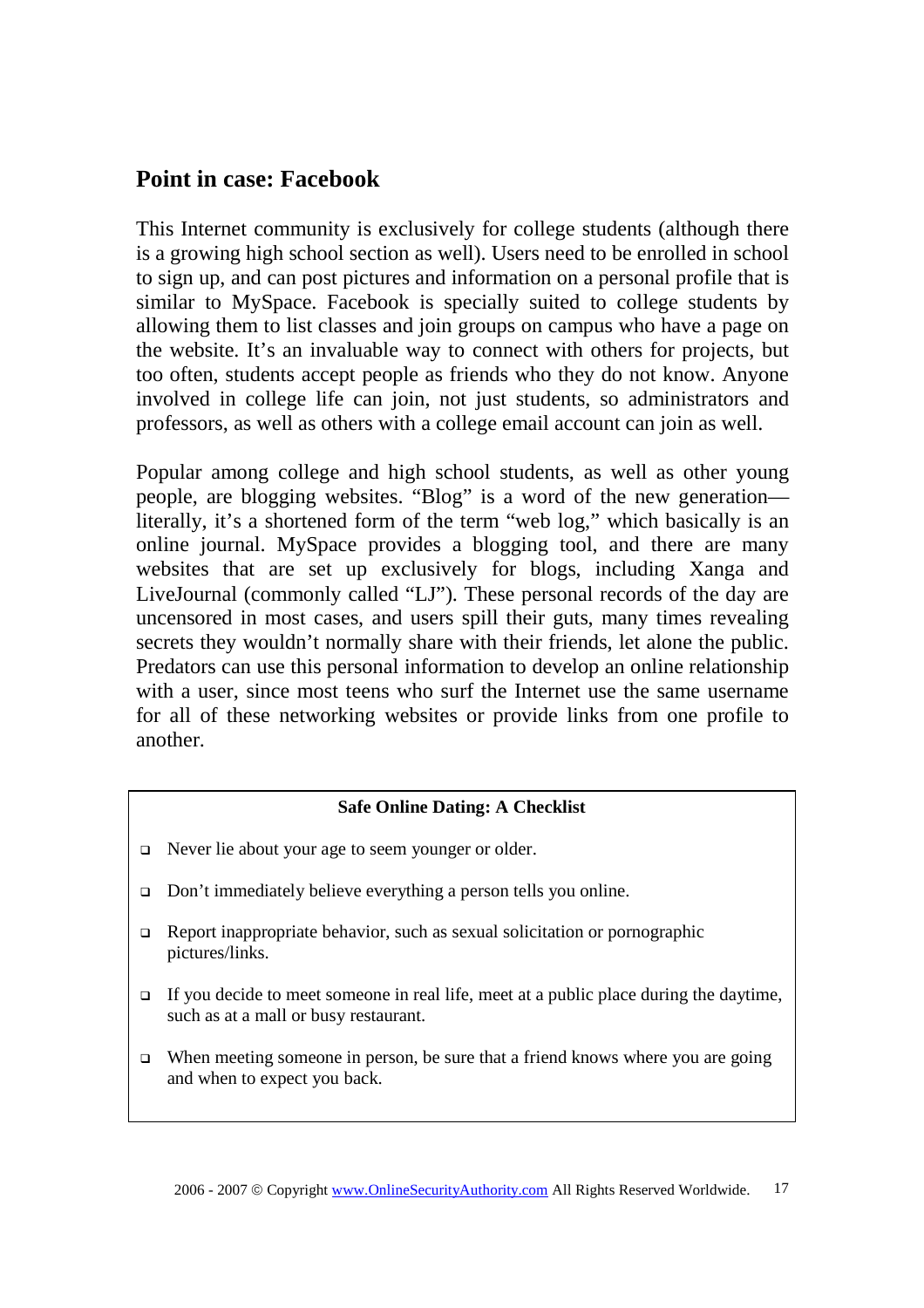Those who look to victimize teens, therefore, can use information from a blog, such as a love for a specific hobby, to start a conversation. By pretending to enjoy similar activities, foods, music, movies, and the like, predators can easily convince teens that they are not only many years younger, but safe. These men and women also hunt through blogs for personal information such as school names that may help them find their target's location.

The most potent of all of these websites is the dating website. These are used specifically for meeting online strangers and often times go beyond online chatting to face-to-face meetings in the real world. While many advocates of dating websites have actually found successful partners this way, it is not an activity in which teens should be partaking. Most websites have strict age guidelines, but again, it is easy to lie. Predators hunt these sites for people who look young in pictures or seem immature in writing style. The important thing here is to stay safe. Use the following guidelines for dating websites and review the information with your children as well, even if they are currently not old enough to use these sites, which include OkCupid.com, eHarmony.com, and Dating.com.

Pornography sites have always been a problem among Internet users. Children who look up an innocent keyword for homework purposes are often redirected by accident to pornography. This is especially dangerous when you take into account that, according to humantrafficking.org, over 18,000 people, mostly women and children, in the United States alone become part of black market human trafficking trade rings. Most are used for pornographic purposes or as sexual slaves. This statistic isn't nearly as scary as the worldwide human trafficking numbers. Sexual information is violently thrown at children, mostly on the Internet and in the mass media. It is important to discuss with your child what to do if he or she comes across a pornographic site, since one study tells us that an estimated 90% of children have seen pornography on the Internet, whether by accident or not. Internet filter tools can help prevent some of this, by blocking specific words, but even innocent searches can bring these images to your child's eyes.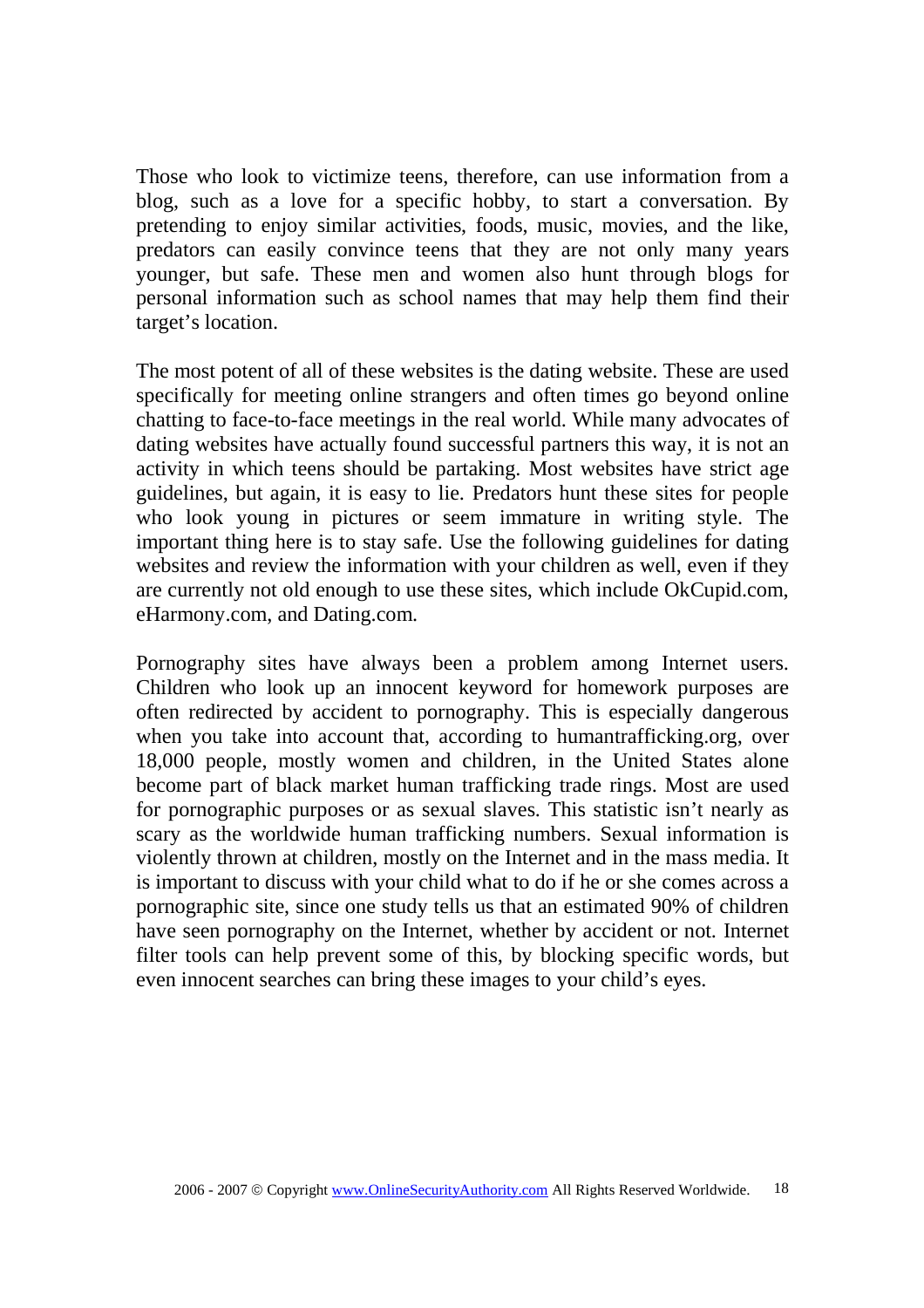### **Not All a Horror Show**

It is important to remember that while these threats are all very real, the Internet, MySpace included, is a great tool. Not only can children use Internet resources for homework, but they can also use it for recreational activities, such as keeping in touch with friends or creating personal websites, which promotes creativity. As a parent, you must keep in mind that your child needs to be aware of Internet safety issues in order to get the most out of MySpace and other Internet sites. MySpace can be a great tool if used correctly, or a dangerous weapon if used incorrectly. To be safe, use the following guidelines:

#### **MySpace Safety: Important Points to Remember**

- Review safety rules with your children.
- □ Monitor Internet usage by reading emails, chats, and MySpace profiles.
- □ Make sure pictures are not sexually revealing or otherwise dangerous.
	- □ Be aware of teen Internet language and trends.
- If you suspect predatory behavior, revoke all non-educational Internet privileges.

Don't be afraid to be the parent. The Internet can be valuable and fun for your children, but safety always needs to come first. There are many bad people in the world who are offering candy—in the form of cyber-sex, pornography, online relationships, scams, and spyware to your children every day. By policing your computer, you can be aware of your child's Internet activities and make sure they are safe and appropriate at all times. If your looking for more solutions to protect your family online, OSA has several recommendations to fit every family's needs for more information visit our website at: http://www.onlinesecurityauthority.com/?page\_id=35

Your Online Security Authority

Bill Wardell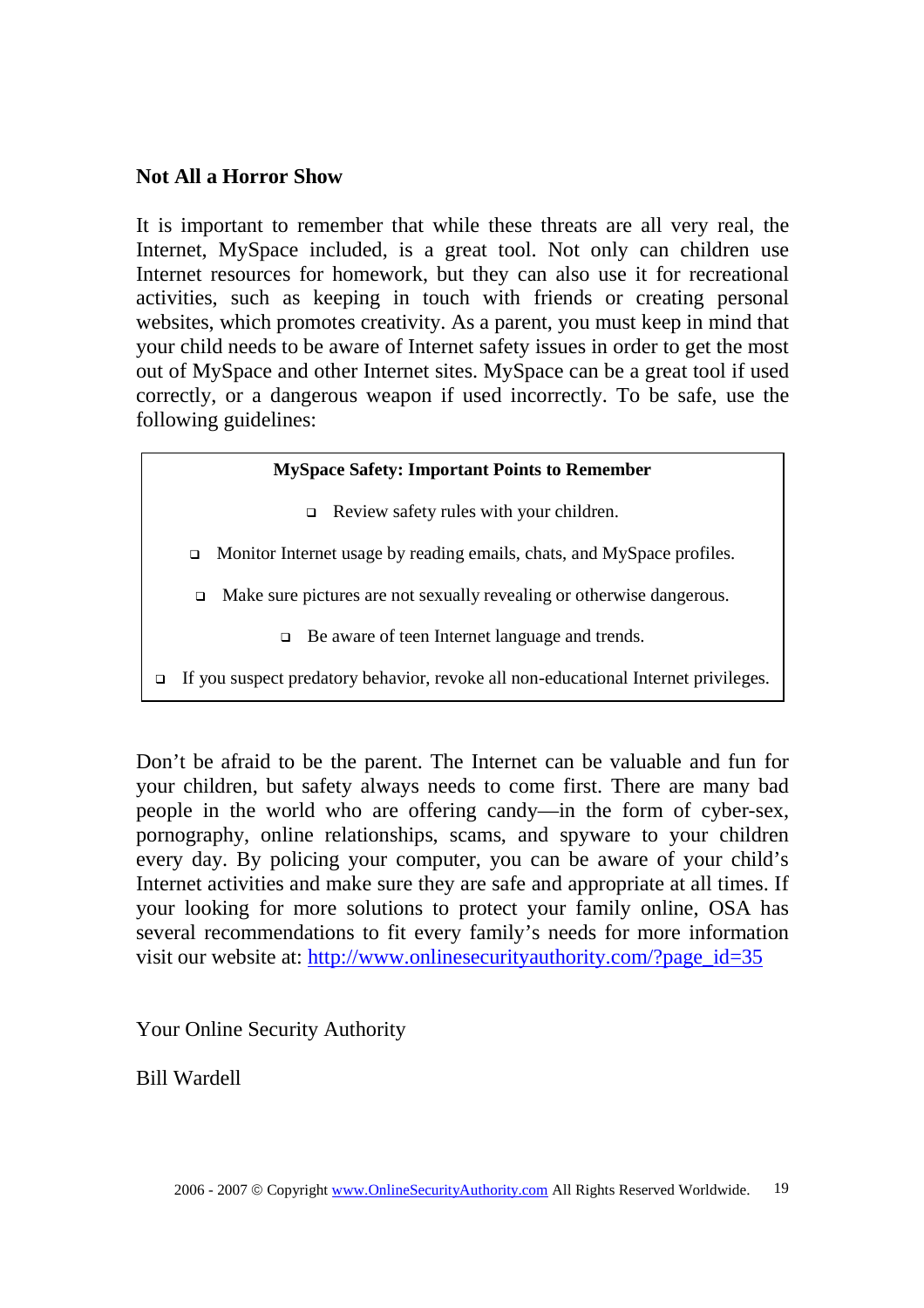At last an E-book that addresses the dangers that children can be exposed to by unsupervised access to the Internet. Every parent should be aware of the dangers that the Internet poses to their children and know how to tackle this evil and spreading problem. Sadly, there have been few constructive efforts by the authorities to inform the public and as a consequence it is hardly surprising that many parents do not even know that their children may be subjected to the corrupting influences of warped and criminally inclined Internet users. There are even reported cases where vulnerable minors have been conned into meeting these people under circumstances that have led to their sexual and physical abuse and even loss of life.

All parents of minors should, as a matter of the greatest importance, familiarize themselves with the ways to prevent their children being exposed to the corrupting influence of the Internet abusers. "Don't Take Candy From Strangers" is a comprehensive guide to the opportunities that the Internet opens to those who prey on young people and the preventative measures that parents must take to safeguard their kids from these predators. Bill Wardell deserves to be congratulated on producing and making available to the public this authorative E-book.

A must read for all parents.

John Lloyd – Spain – Jacqueline Lloyd http://preciousmetalinvestment.com/ http://www.eyebeautytips.com/

*This E-book focused my attention to a problem that I had not previously given any serious thought and opened my eyes to the ease which personal information that could endanger minors could be accessed. Interesting and informative and yes, it has made me aware of this type of Internet danger and the ways to combat it. I would also keep this E-book on hand for constant reference and as a reminder.*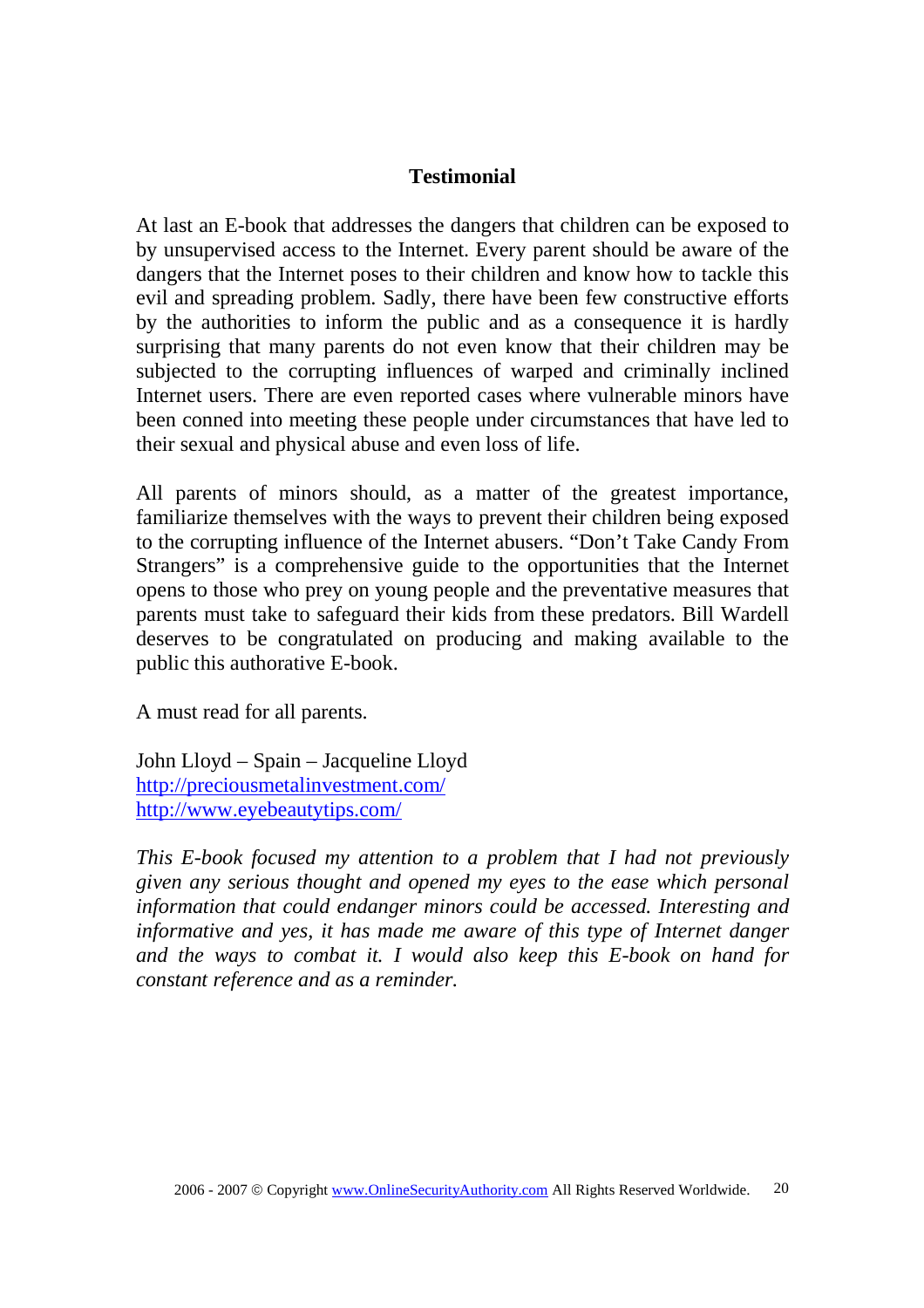"Don't Take Candy From Strangers" is a book that every parent needs to read. It reveals a solid step-by-step approach to protecting our children from online predators. As parents we need to be proactive in being aware of what our children are doing online and following the approaches outlined in this book we can be."

Melissa Trippel - USA http://www.craftyplaces.com http://www.myscrap-n-craft.com http://www.scrapbookaffection.com

*"I really enjoyed the book and will let my friends with children know about Online Security Authority", Melissa*

### **Testimonial**

"If you are a parent - sometimes mystified by the ways of the Internet and wondering just what your kids get up to online – read 'Don't Take Candy From Strangers'. Bill explains clearly and with no fuss how easy it is for kids to get into trouble on the Internet without realizing it. Better than that though – he gives you some simple steps to make sure it's not your kid hitting the headlines in the wrong way. An excellent, easy to read book for anyone concerned about online security."

Eileen Gravelle http://www.simplyantiaging.com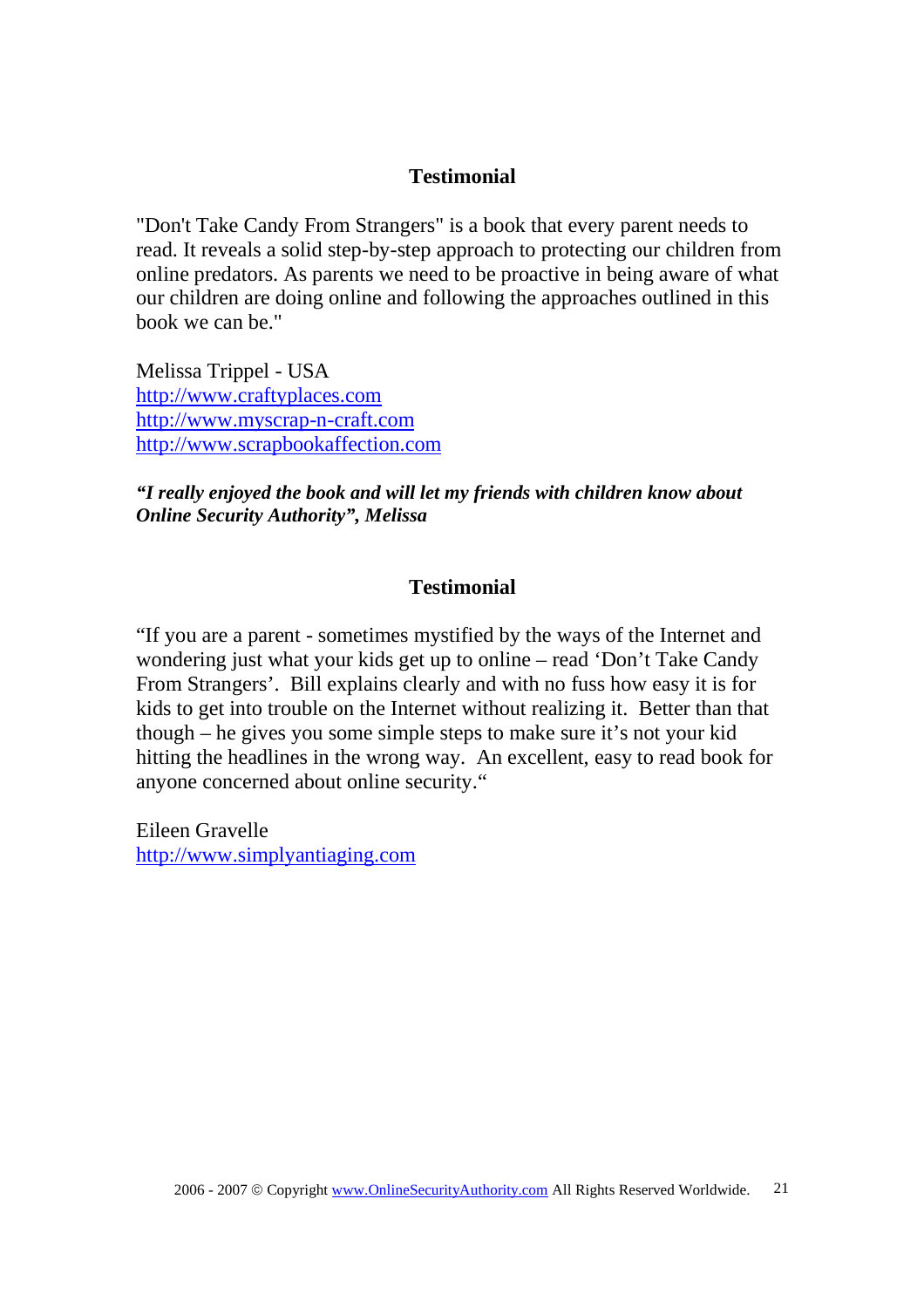Dear Bill,

Thanks for sharing this information with Brandon and I. It was an easy read packed with great information.

Your guide "*Don't Take Candy From Strangers*" is a great helpmate for parents. As a parent, protecting my children is of utmost importance to me. Your information is straightforward, instructive and easy to apply. The materials you've shared will save the innocence of children.

Additionally, as parents we'll be able to guard our children while they are young. Children can be taught values, ethics and morals when applying the recourses you've made available. I would hope that parents take the time to read and apply the information, by doing so I believe this will help ensure more responsible teenager and adults.

I will highly recommend "*Don't Take Candy From Strangers*", to my friends and family.

Michelle Taney http://www.mediaguests.net/

*I work with authors across the US and set up radio interviews, I think your information would do very well. If you're interested I'd be happy to schedule a couple interviews for you (at no charge) and you can see if you like the radio arena. Let me know.*

### **Testimonial**

We have reviewed Bill's book regarding the dangers of unsupervised use of internet by young people and found it to be easy to read and understand and helpful for those less familiar with the internet. We were unaware that there was so much inappropriate material available literally at our children's fingertips. It was nice to have someone else do the research and share their findings with others. After reading it we will be more vigilant in supervising our children's use of the computer.

Steve and Stephanie Merryweather, Heber City, Utah.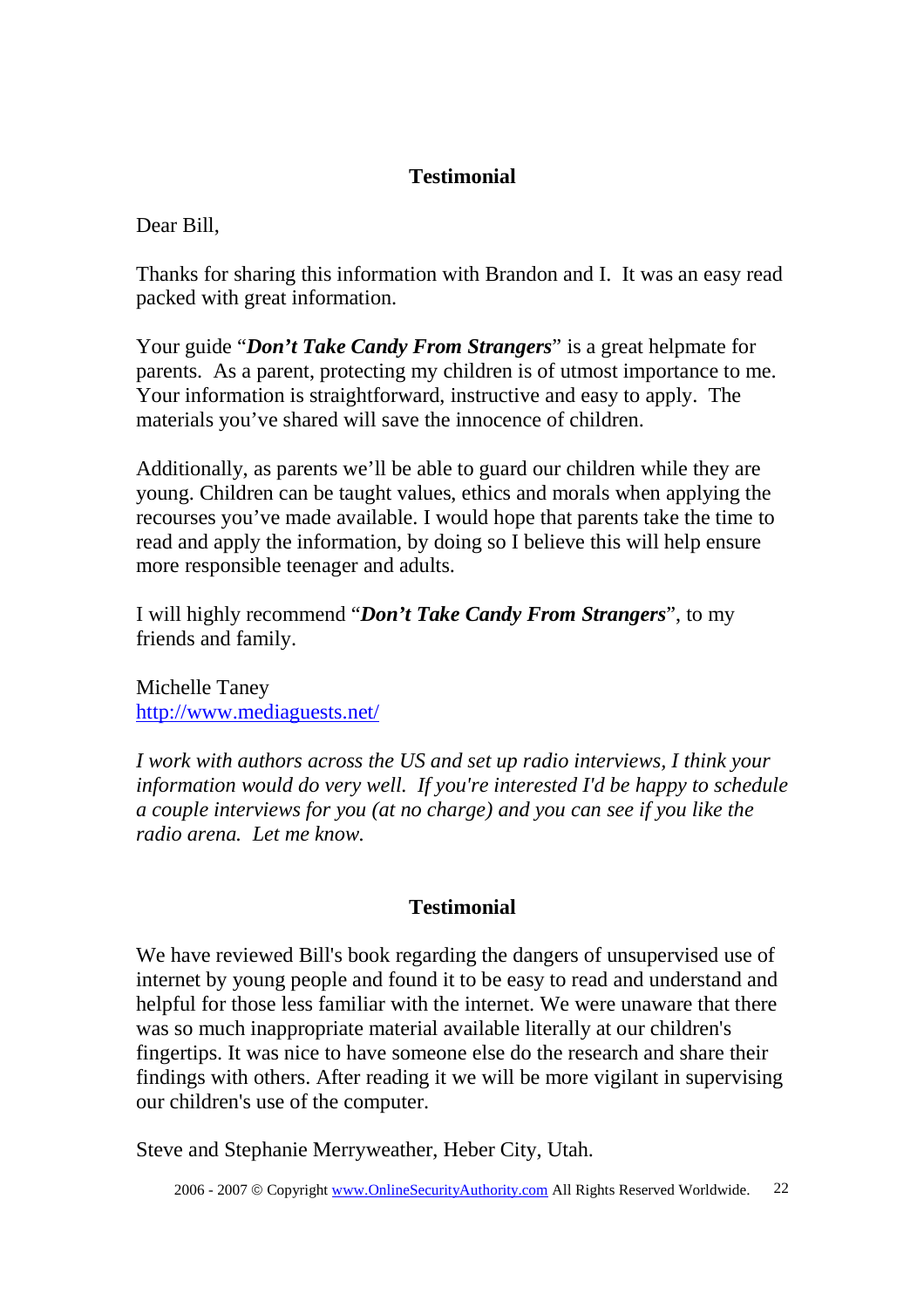As a parent of teens who use the computer, this ebook was an eye opener. I knew the Internet could be a dangerous place but after reading "Don't Take Candy From Strangers" I see it is more dangerous than I thought.

As a child growing up in the 60s I felt safe. We bicycled all over town without fear, played in the neighborhood park, and walked to school from kindergarten through high school.

That isn't the case today. I won't even let my daughter walk the dog or bicycle around the block alone. Yet she has a computer sitting in her room with an Internet connection. This is just as dangerous, or perhaps even more dangerous, than walking around the block alone. And I am responsible for her safety while she is online.

We as parents must protect our children from online predators. Bill Wardell has given us the information in this ebook that we need to guard our home from those who are using the Internet to steal our children. Now it's up to us to take his advice and put it into practice.

Carol Stack http://www.christysdogportal.com

### **Testimonial**

"Don't Take Candy From Strangers" is an indispensable tool for parents of computer-savvy teenagers. Kids today know so much more than most of their parents – this book gives parents the chance to catch up. It is written in a straightforward honest easy-to-read manner that helps parents become more aware of the potential dangers of their children's online activities. It offers an informative narrative along with checklists and rules for computer usage by minors. No parent of a teenager should be without this invaluable guide. Use it regularly. You'll be glad you did.

Larry Zarou www.kidswatch.com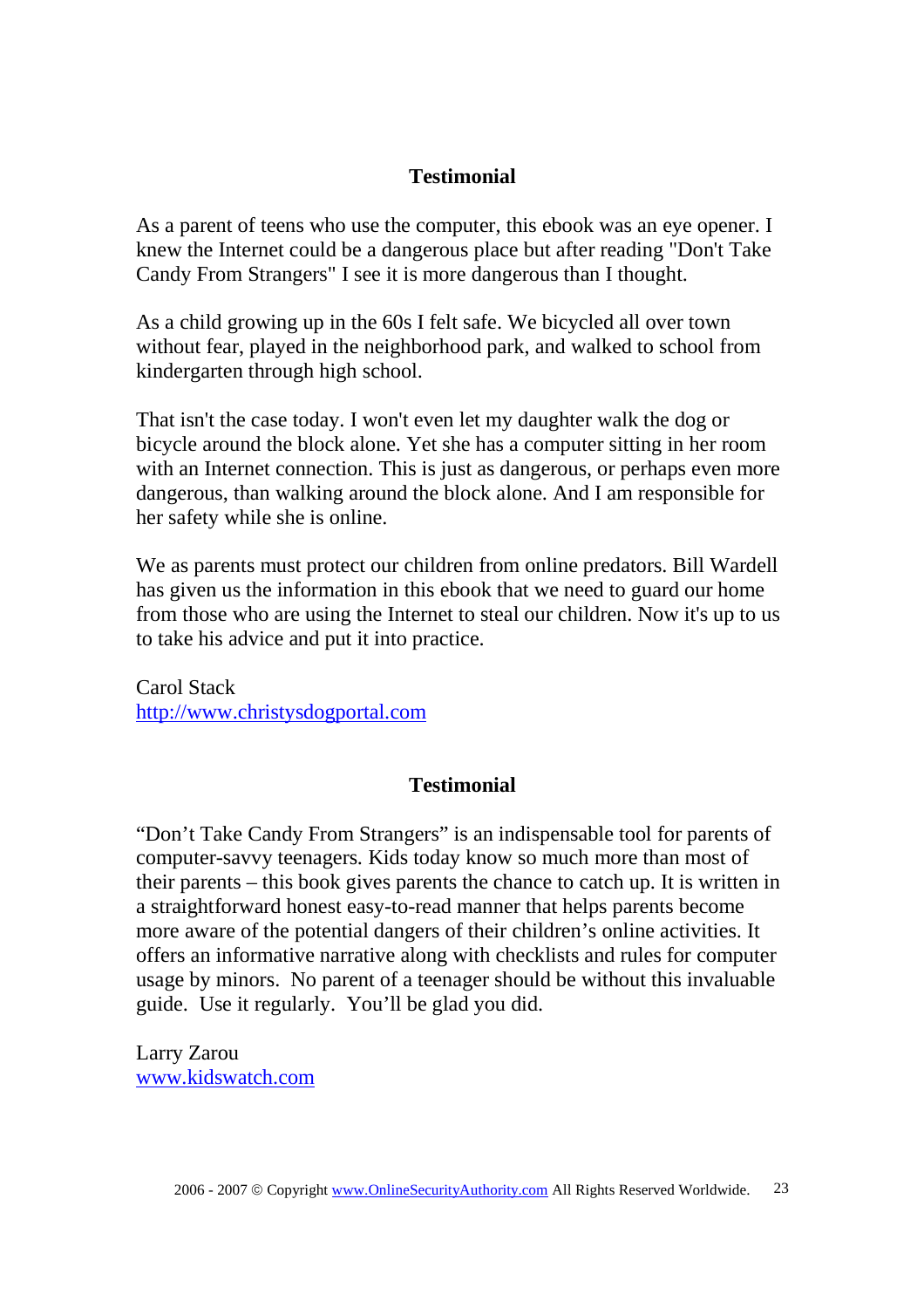Internet filters - Don't rely on them, or think that it will stop bad behavior. Check the computer after a session and make sure that it is logging and working well. Kids that are very tech savvy can disable the logging. So to ensure that they have not done anything to the system make sure to check it once in a while. If you have more than one computer (child owns his/her own computer) then you must be even more careful since anyone with administrator privilege can stop a filter from working.

When picking out a filter, one that has categories is best because if you need to stop some of the categories but not others you can. I've used a router that had filtering built in. (each person had a login and it would filter web sites, Aim, and Emails).

You also might want to point out that more and more employers are looking for a mySpace account to screen potential employees. So anything that is out there on the Internet should be considered public.

Todd Sieland-Peterson http://tagalizer.com http://teacherslittlehelper.org

### **Testimonial**

A short time ago I had the opportunity to read an article written by Bill Wardell entitled Don't Take Candy from Strangers. After reading this I felt that it was so good and had so much information in it that I decided to sit my two boys down and read it aloud. In the past I had some problems with my oldest son, age fifteen being on some different types of sites on the Internet.

At first, like most kids they did not want to read what their parents were interested in, so they were not happy to read aloud. But, as we continued to get further into it, I could see that my oldest son was taking notice as to what I said. When we were done, I can attest to how and why I feel it helped my family in terms of what can really happen on the Internet. I think that every family should take the time to sit down and read this well put together information; it will certainly open your eyes.

William Sandoval, Heber City, Utah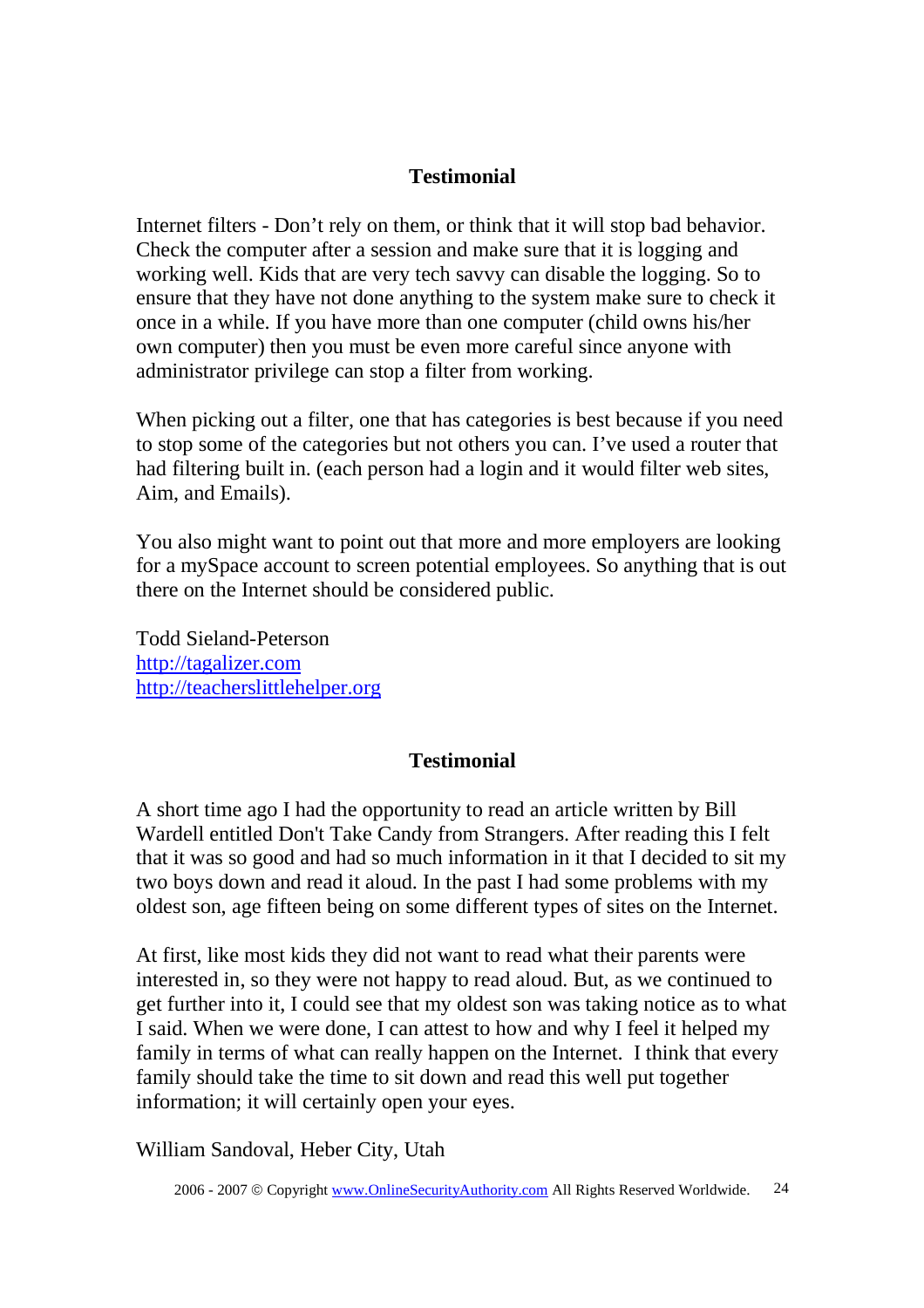Please make sure to register your **KW and OSA Elite Members** copy by emailing: Bill Wardell at OnlineSecurityAuthority@comcast.net in the subject line put **KW and OSA Elite Members**, as this will be your code to receive lifetime updates for free.

If you have any questions or we can assist you in any way, please let us know immediately. Thank you for your participation and feel free to send us a message or testimonial to let us know what you thought about our book.

Bill Wardell 435.654.1916 OnlineSecurityAuthority@comcast.net

What Parents Need to Know about MySpace a Laptop \$900.00 DSL hookup \$50.00 a MySpace account Free Information to protect your child from predators *Pricele\$\$*! Please Don't let your Child Become a STATISTIC!